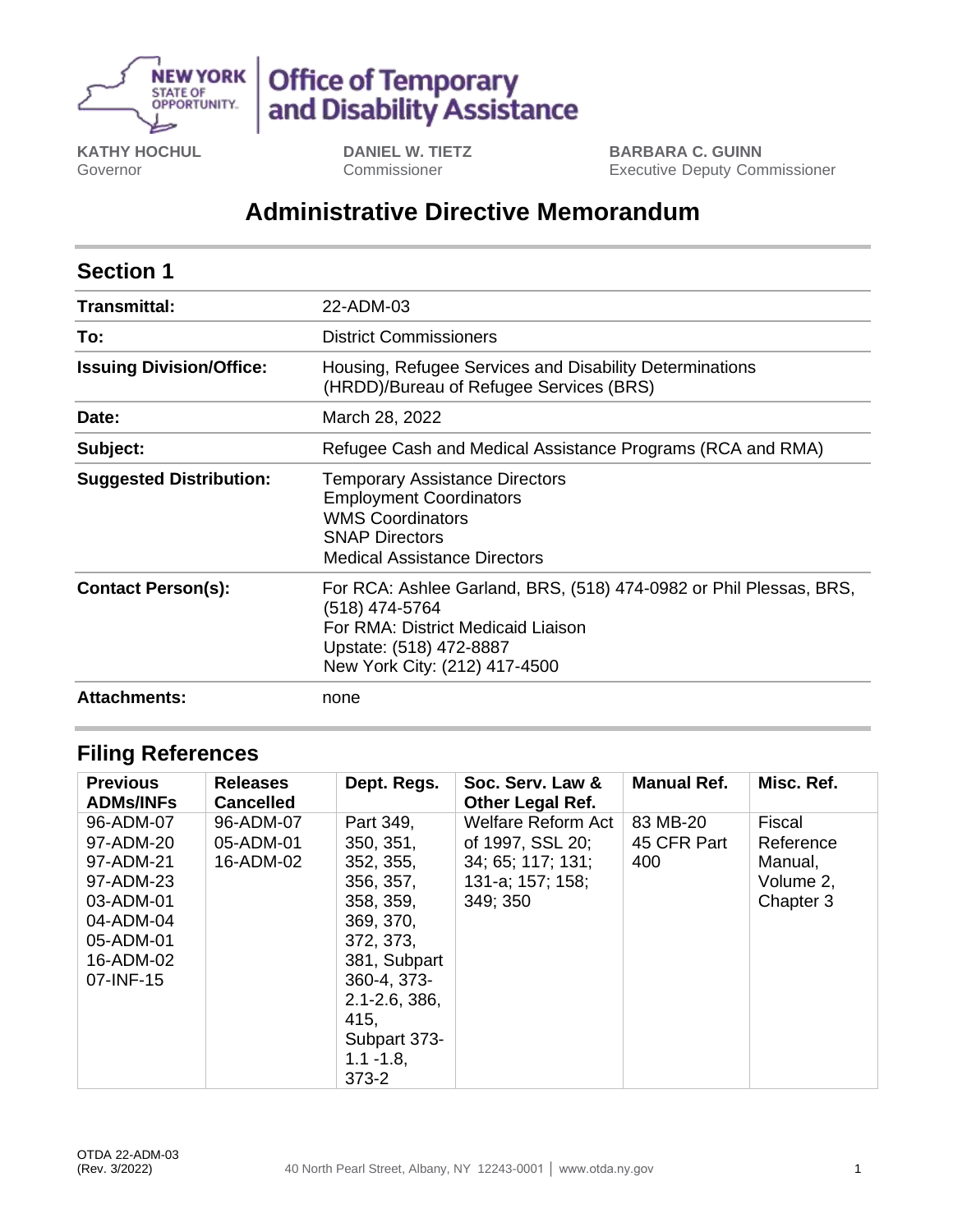## **Section 2**

#### **I. Summary**

This Administrative Directive (ADM) informs all districts of the federally funded Refugee Cash Assistance (RCA) and Refugee Medical Assistance (RMA) programs.

This ADM supersedes the previous 16-ADM-02, issued April 13, 2016.

#### **II. Purpose**

The purpose of this Administrative Directive is to inform districts of any changes to the federally funded RCA and RMA programs.

#### **III. Background**

The Federal Office of Refugee Resettlement (ORR) within the United States (U.S.) Department of Health and Human Services (DHHS) established the RCA and RMA programs to assure the availability of short-term cash and medical assistance to new refugee arrivals. At the time of program initiation, many states did not have benefit programs for singles or childless couples, so the RCA and RMA programs were necessary for new arrivals to receive benefits.

In 1996, State regulations at 18 NYCRR Part 373, implemented the RCA and RMA programs for singles and childless couples that are refugees or are in another specified immigration status to assist them to achieve self-sufficiency as soon as possible.

In March of 2000, Federal regulations at 45 CFR Part 400 amended the provisions of the RCA and RMA programs.

In October of 2000, the enactment of the "Trafficking Victims Protection Act" (TVPA) made adult victims of severe forms of trafficking in persons that are certified by the ORR and children under 18, given eligibility letters by the ORR, eligible for benefits and services to the same extent as refugees.

In August of 2002,18 NYCRR Part 373 was amended to incorporate several changes in 45 CFR Part 400.

Effective December 19, 2009, the Department of Defense Appropriations Act of 2010 (Public Law 111-118), § 8120(a) (Iraqi) and § 8120(b) (Afghan) allowed Afghan and Iraqi special immigrants to receive refugee and other federal public benefits like any other refugee admitted under Section 207 of the U.S. Immigration and Nationality Act (INA).

Effective September 30, 2021, the federal government is providing evacuees from Afghanistan who enter the U.S. on humanitarian parole access to federal benefits and services through the Afghanistan Supplemental Appropriations Act, 2022. Citizens or nationals of Afghanistan, or individuals with no nationality who last resided in Afghanistan, may be eligible for benefits if they have completed DHS's background checks, their parole has not been terminated by DHS, and if they were: (1) paroled into the U.S. between July 31, 2021 and September 30, 2022, or (2) paroled into the U.S. after September 30, 2022, and are: (a) the spouse or child of an evacuee from Afghanistan paroled between July 31, 2021 and September 30, 2022, or (b) the parent or legal guardian of an unaccompanied child paroled between July 31, 2021 and September 30, 2022. The Afghanistan Supplemental Appropriations Act, 2022, allows these individuals to receive benefits for a limited period of time, either through March 31, 2023, or until the end of their parole term, whichever is later.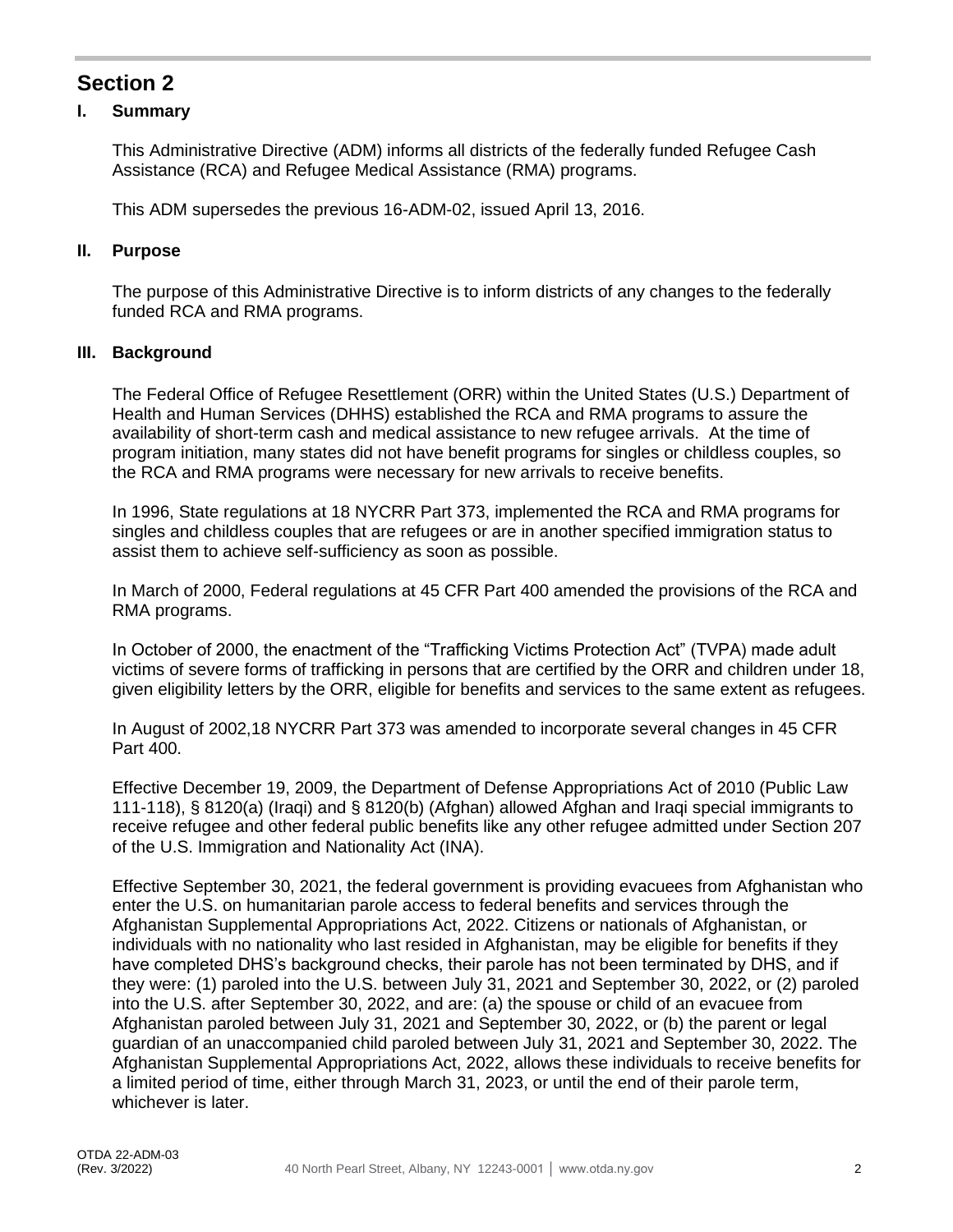#### **IV. Program Implications**

Districts shall determine the eligibility of refugees, asylees, Cuban/Haitian entrants, certain Amerasians, certified victims of severe forms of trafficking in persons (adults) and those determined eligible by the ORR (children under age 18), Afghan and Iraqi special immigrant visa holders, Afghan special immigrant SQ/SI parolees, Afghan humanitarian parolees, and Afghan Special Immigrant Conditional Permanent Residents who apply for assistance to one of the following programs: Family Assistance (FA), Safety Net Assistance (SNA), or RCA. This directive addresses procedures that are unique to RCA and RMA. Other cash assistance programs supervised by the Office of Temporary and Disability Assistance (OTDA) are addressed separately in other directives (See the list of cash assistance directives under filing references).

#### **V. Definitions**

For this directive's purpose, the following definitions apply:

- 1. "Afghan Humanitarian Parolees" are citizens or nationals of Afghanistan paroled into the U.S. under section 212(d)(5) of the Immigration and Nationality Act between July 31, 2021, and September 30, 2022.
- 2. "Afghan Special Immigrant Conditional Permanent Residents" are citizens or nationals of Afghanistan admitted to the U.S pursuant to Section 602(b)(8) of the Afghan Allies Protection Act of 2009 (8 U.S.C. 1101).
- 3. "Afghan Special Immigrant Parolees" are citizens or nationals of Afghanistan who may qualify for special immigrant visas (SIV), but due to the extenuating circumstances surrounding the evacuation of Afghanistan were not able to complete the SIV process prior to their evacuation.
- 4. "Asylee" is an individual who is granted asylum status under Section 208 of the INA.
- 5. "Authorized Service Provider" is a public or private community agency that contracts with the OTDA to provide employment services to recipients of RCA.
- 6. "Bureau of Refugee Services" (BRS) is housed within OTDA's Division of Housing, Refugee Services and Disability Determinations (HRDD). Its mission is to direct resources to authorized service providers that assist recent arrivals and their families in achieving early economic and social self-sufficiency, to aid other legal immigrants in their transition to life in the U.S., to help repatriated U.S. citizens arrive home safely, and to assure the foster care of unaccompanied refugee minors.
- 7. "Certain Amerasian Immigrants" are Amerasians from Vietnam who are admitted to the U.S. as immigrants under Section 402 (a) 2 (A) (I) (V) of the Personal Responsibility and Work Opportunity Reconciliation Act (PRWORA) of 1996 (8 U.S.C. 1612 (a) 2 (A)).
- 8. "Cuban/Haitian Entrant" or "Entrant" is (a) any individual granted parole status as a Cuban/Haitian Entrant (status pending) or granted any other special status subsequently established under the immigration laws for nationals of Cuba or Haiti, regardless of the status of the individual at the time assistance or services are provided; and (b) any other national of Cuba or Haiti (1) who:
	- i) Was paroled into the U.S. and has not acquired any other status under the INA;
	- ii) Is the subject of exclusion or deportation proceedings under the INA; or
	- iii) Has an application for asylum pending with the United States Citizenship and Immigration Services (USCIS); and (2) with respect to whom a final, non-appealable, and legally enforceable order of deportation or exclusion has not been entered.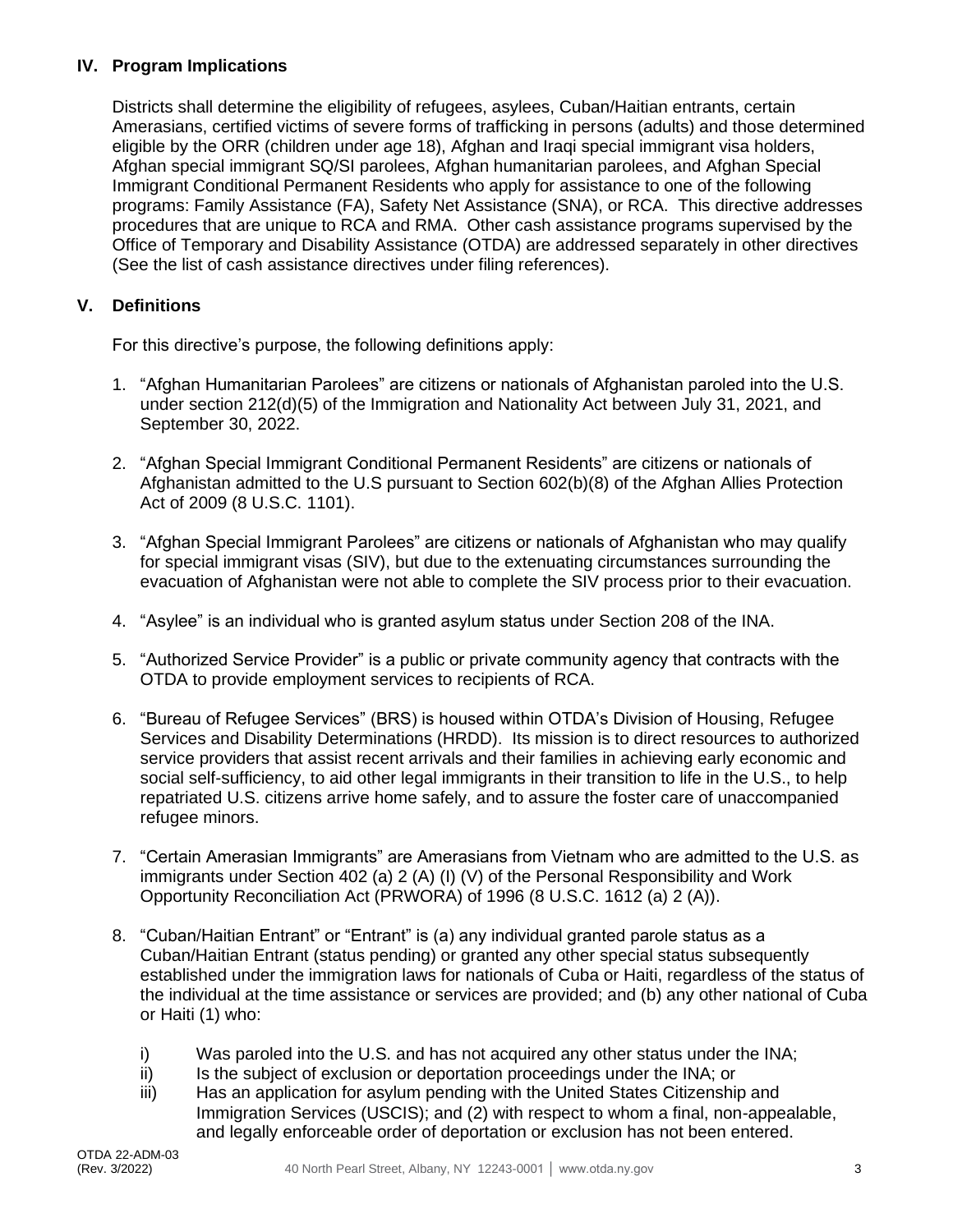- 9. "Employability Services" are services designed to enable an individual to obtain employment and to improve the employability or work skills of the individual.
- 10. "Employable" means not exempt from registration for employability services.
- 11. "Family Self Sufficiency Plan" is a plan that addresses the employability service needs of the employable members of a family for the purpose of enabling the family to become selfsupporting through the employment of one or more family members.
- 12. "Employability Plan" means an individualized written plan, as part of the family self- sufficiency plan for a refugee, asylee, or entrant registered for employment services that sets forth a program of services intended to result in the earliest possible employment of the refugee or entrant. Note that employability plans are prepared by the authorized service provider referenced in the definitions.
- 13. "Resettlement Agency" is a local affiliate or subcontractor of a national agency that entered into a grant, contract, or cooperative agreement with the U.S. Department of State or other appropriate federal agency to provide for the reception and initial placement of refugees in the U.S.
- 14. "Matching Grant" is an alternative program to public assistance whose goal is to help employable refugees, asylees, Amerasians, Cuban/Haitian entrants, certified trafficking victim, and Iraqi and/or Afghan Special Immigrants attain economic self-sufficiency through the provision of comprehensive case management and services leading to employment within 120 to 240 days after the date of eligibility for the program without accessing public cash assistance. Matching Grant is a direct agreement between the Federal Government and the resettlement agency.
- 15. "Refugee" means an individual who meets the definition of a refugee under Section 101 (a) (42) of the Immigration Reform and Control Act of 1986, Public law 99-603, as amended.
- 16. "Refugee Cash Assistance" (RCA) means a federal program that provides cash assistance provided under Section 412 (e) of the Immigration and Nationality Act (INA) to eligible persons who are ineligible for Temporary Assistance for Needy Families (TANF), Old Age Assistance (OAA), Assistance to the Blind (AB), Aid to the Permanently and Totally Disabled (APTD), Aid to Aged, Blind, and Disabled (AABD) or Supplemental Security Income (SSI). The RCA program provides cash assistance to refugees, Cuban/Haitian entrants, and asylees in New York under 18 NYCRR Part 373, to assist them to achieve selfsufficiency as soon as possible. RCA is a publicly administered program through the district in which refugees, entrants and asylees reside.
- 17. "Refugee Medical Assistance" (RMA) means a federal program that provides medical assistance under Section 412 (e) of the Immigration Reform and Control Act of 1986 to eligible refugees, asylees, and Cuban and Haitian entrants who are ineligible for the Medicaid program to assist them to achieve self-sufficiency as soon as possible.
- 18. "Special Immigrant" is an individual that is a national of Iraq or Afghanistan and was granted Special Immigrant status under Section 101 (a) (27) of the INA.
- 19. "Support Services" means services provided or contracted for by an authorized service provider which are designed to meet the additional needs of refugees, asylees, entrants, certain Amerasian immigrants, trafficking victims, Iraqi and/or Afghan Special Immigrants, and other ORR eligible populations for which funding is available under Title IV, Refugee Assistance, of the INA. Types of services include, but are not limited to, translation and interpreter services,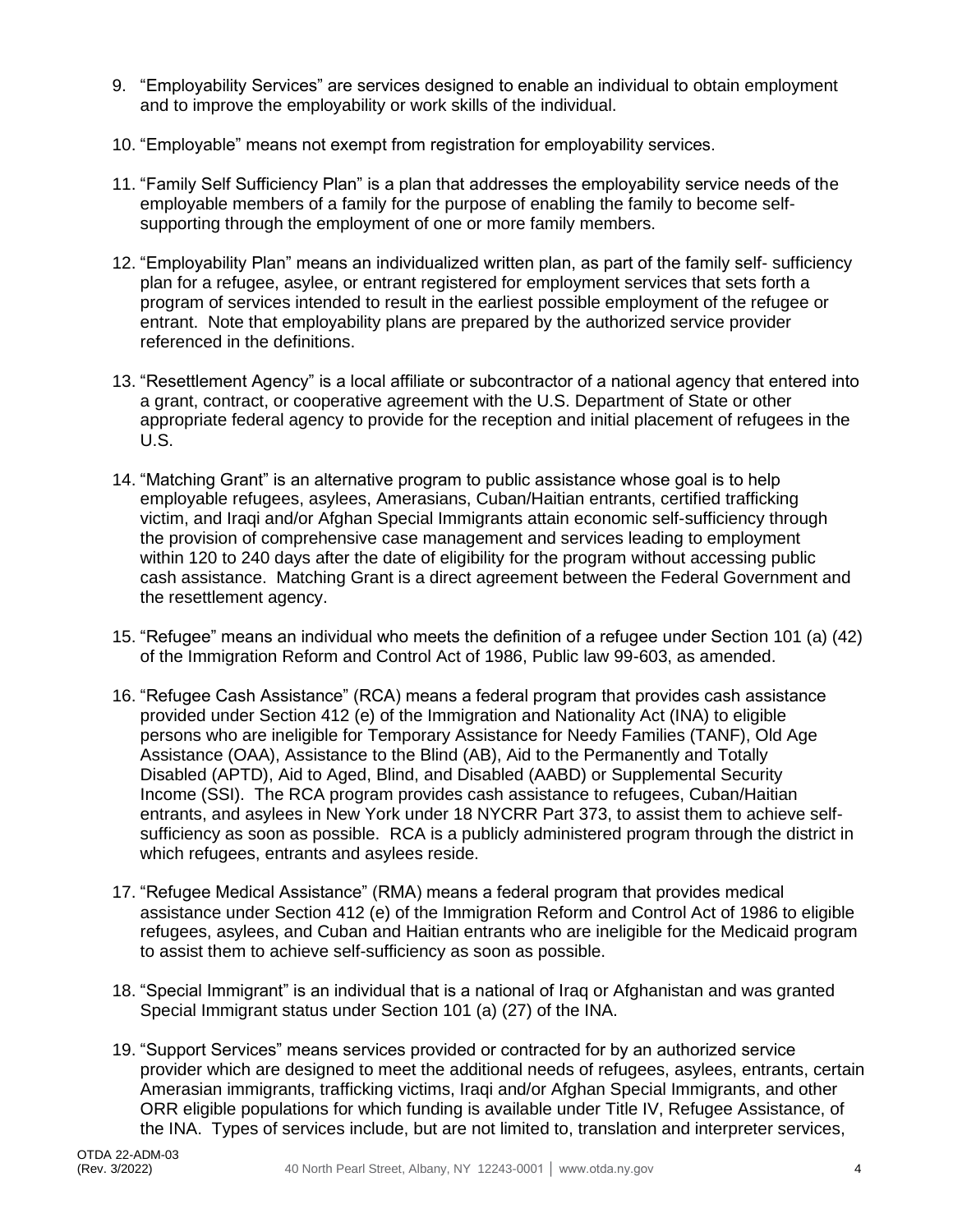outreach, social adjustment, transportation, health services and English as a New Language (ENL) which are supplemental to the benefits provided through RCA.

- 20. "Trafficking Victim" is a person who meets the definition of severe forms of trafficking in persons under Section 103 (8) of the Trafficking Victims Protection Act (TVPA) and was certified (adults) or determined eligible (children under age 18) by the ORR. Severe forms of trafficking in persons is defined by the Act as any of the following activities:
	- a) Sex trafficking in which a commercial sex act is induced by force, fraud, or coercion, or in which the person induced to perform such act has not attained 18 years of age; or
	- b) The recruitment, harboring, transportation, provision, or obtaining of a person for labor or services, through the use of force, fraud or coercion for the purpose of subjection to involuntary servitude, peonage, debt bondage, or slavery.
- 21. "United States Citizenship and Immigration Services" (USCIS) is the federal agency that oversees lawful immigration to the U.S. On March 1, 2003, USCIS officially assumed responsibility for the immigration service functions of the federal government. The Homeland Security Act of 2002 (Pub. L. No. 107–296, 116 Stat. 2135) dismantled the former Immigration and Naturalization Service (INS) and separated the former agency into three components within the Department of Homeland Security (DHS). This component, USCIS, was formed to enhance the security and improve the efficiency of national immigration services by exclusively focusing on the administration of immigration status petitions.

Note: Hereafter, the term "refugee" will refer to the following groups: Refugees, Asylees, Entrants, Certain Amerasian Immigrants, Trafficking Victims, certain family members of Trafficking Victims who have been awarded a T-Visa, and Iraqi or Afghan Special Immigrants, Afghan Special Immigrant Parolees, Afghan Special Immigrant Conditional Permanent Residents, and Afghan Humanitarian Parolees except where specific exceptions apply.

#### **VI. Program Overview**

A. Goal of Refugee Services

The goal of services to refugees is to provide for the effective resettlement of these populations and to assist them in achieving economic self-sufficiency as quickly as possible.

- B. Refugee Assistance Programs
	- 1. Reception and Placement Services

Resettlement agencies provide Reception and Placement (R&P) Services to newly arriving refugees, including basic needs support, employment orientation, and referrals. Refugees, entrants and certain Amerasian immigrants are eligible for services during the first 30 days after entry into the U.S. Asylees are eligible during the first 30 days after asylum status is granted. Trafficking victims are eligible during the first 30 days after the date of certification (adults) or date specified on the ORR eligibility letter (children under age 18). Special immigrant visa holders are eligible during the first 30 days after entry into the U.S. Afghan parolees are provided similar services through the new Afghan Placement and Assistance (APA) program. The purpose of the APA program is to provide newly arrived Afghans with initial relocation services as they begin to rebuild their lives in the U.S. Similar in scope to R&P, these services are also provided through resettlement agencies.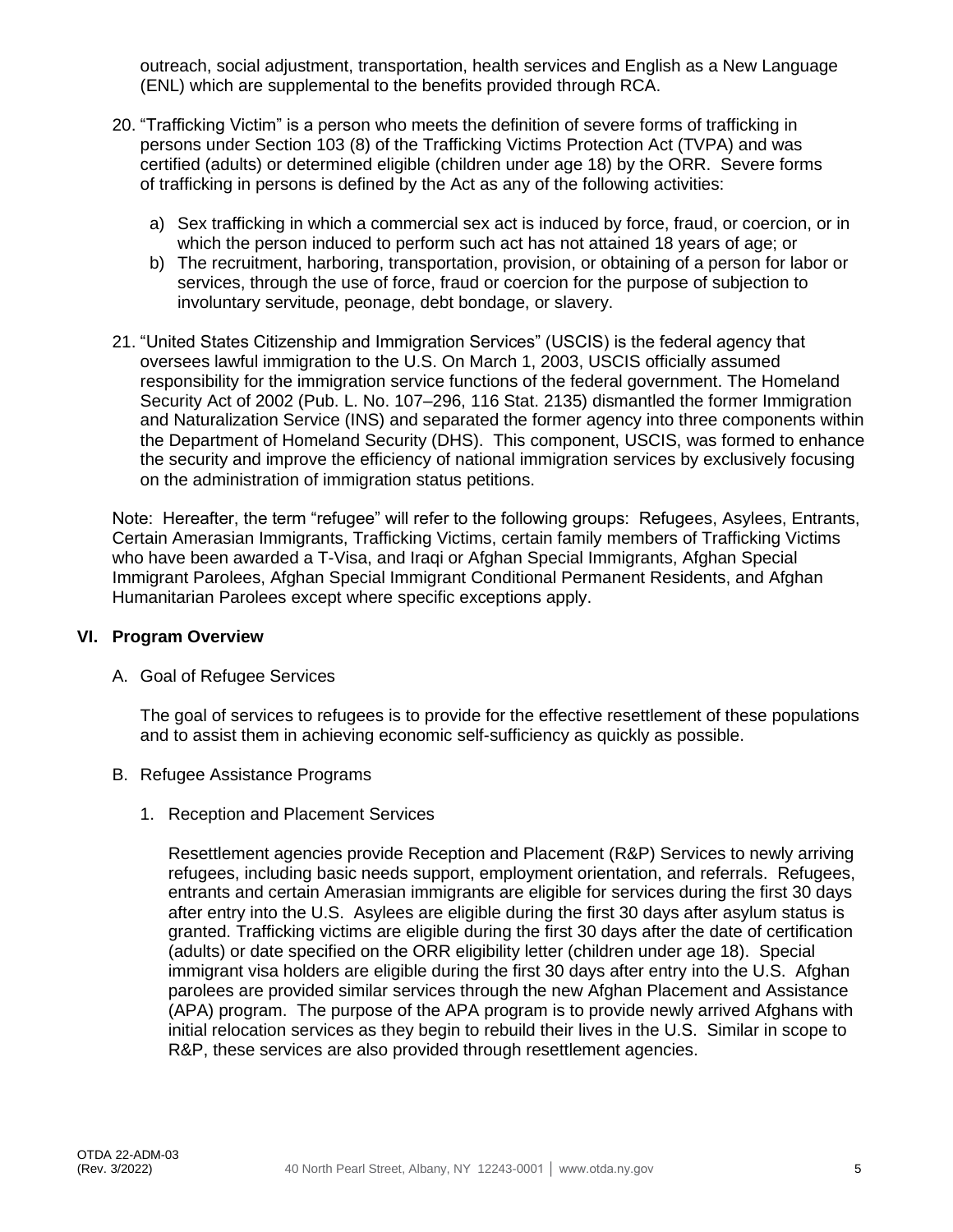2. Matching Grant Services

Certain resettlement agencies also have a Matching Grant Program under direct agreement with the ORR in which employable clients receive a cash grant and employment services for 120 to 240 days. Each immigration status becomes eligible for benefits at certain times.

- Refugees and Amerasians are eligible for the first 120 to 240 days after entry into the U.S. if they enroll by day 31 after entry;
- Entrants are eligible for the first 120 to 240 days from the date they are (1) granted parole, (2) are placed in removal proceedings, or (3) has a pending application for asylum (whichever is first);
- Asylees are eligible for the first 120 to 240 days after asylum status is granted if they enroll by day 31 after asylum status is granted;
- Trafficking Victims are eligible for the first 120 to 240 days after the date of certification or eligibility date if they enroll by day 31 after the certification or eligibility date;
- Special Immigrant Visa holders are eligible for the first 120 to 240 days after entry into the U.S., or the date of adjustment of status to Special Immigrant Status within the U.S. if they enroll by day 31 after entry or date of status granted;
- Afghan Humanitarian Parolees are eligible for the first 120 days to 240 days after entry into the U.S. if they enroll by day 31 after entry;
- Afghan Special Immigrant SQ/SI Parolees are eligible for the first 120 to 240 days after entry into the U.S. if they enroll by day 31 after entry; and
- Afghan Special Immigrant Conditional Permanent Residents are eligible for the first 120 to 240 days after entry into the U.S. if they enroll by day 31 after entry.
- 3. Refugee Employment Services

OTDA/BRS provides employment and support services through refugee service providers who have culturally and linguistically appropriate services to assist refugees in finding jobs and in achieving economic self-sufficiency as quickly as possible.

#### **VII. Required Action**

- A. General Requirements
	- 1. Safeguarding and Sharing Information
		- a. The district must ensure that no information about, or obtained from, an individual and in the possession of any agency providing assistance or services to such individual under this directive, will be disclosed in a form identifiable with the individual without the individual's consent, or if the individual is a minor, the consent of his or her parent or guardian pursuant to Section 136 of the Social Service Law and 18 NYCRR, Part 357.
		- b. The provision of information by a district to a resettlement agency as to whether an individual has applied for or is receiving cash/medical assistance and the individual's telephone number is to be for a purpose directly connected with, and necessary to, the administration of the program during the RCA period.
	- 2. Maintenance of Records and Reports
		- a. The district must provide for the maintenance of records as are necessary for federal monitoring of the RCA and RMA programs.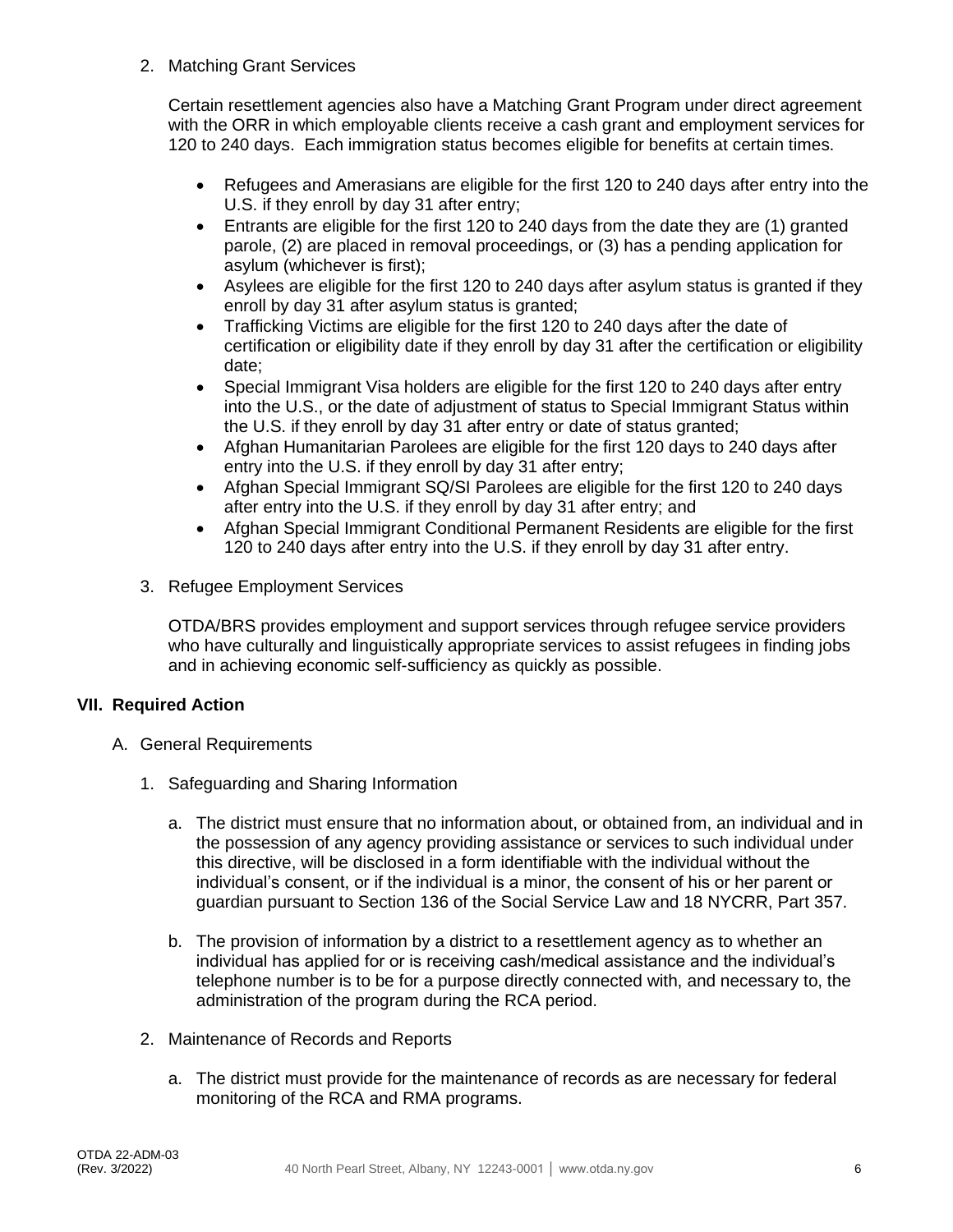- b. Record keeping must include:
	- i. Documentation of services and assistance provided, including identification of individuals receiving services and/or assistance.
	- ii. Statistical or programmatic information that the OTDA determines to be required.
	- iii. Documentation issued by the USCIS or ORR that verifies the individual's immigration status for RCA and RMA eligibility.
- c. The district must submit expenditure claims for reimbursement each quarter to OTDA as described in Section IX of this directive.
- B. Application for RCA and RMA

To effectively and efficiently assist refugees to achieve economic self-sufficiency, the district is required to properly determine benefit eligibility.

The district must do the following in determining eligibility for RCA and/or RMA.

- 1. Offer the opportunity for refugees to apply for assistance without delay.
	- a. The application for RCA and/or RMA shall be submitted on the OTDA's form LDSS-2921 or NYC: APPLICATION FOR: Public Assistance – Medical Assistance – Supplemental Nutrition Assistance Program – Services and include all required and necessary information requested in the form.
	- b. The application shall be filed by the applicant, an authorized representative, or someone acting responsibly for the applicant, and be dated and signed by the applicant or the authorized representative.
- 2. Inform applicants about the eligibility requirements and the rights and responsibilities of applicants and recipients under the RCA and RMA programs.
- 3. Determine the eligibility of each cash assistance applicant within 30 days from the date the application is filed.
- 4. Determine the eligibility for federal cash assistance programs in the order described. If not eligible for FA or RCA, then determine eligibility for SNA.
- 5. Determine from the applicant or authorized service provider whether the applicant has refused to accept an offer of employment within 30 consecutive days immediately prior to the date of application, in accordance with Section VII, Subdivision K and Paragraph 3 of this directive.
- 6. Provide manual notice to the applicant or the applicant's authorized representative that assistance has been authorized, clearly indicating that it is for RCA and/or RMA, and that RCA and/or RMA are limited to the time eligibility period determined by ORR defined in Section VII, Subdivision I, of this directive.
- 7. Promptly notify the resettlement agency, which provided for the initial resettlement of a refugee, whenever the refugee applies for RCA.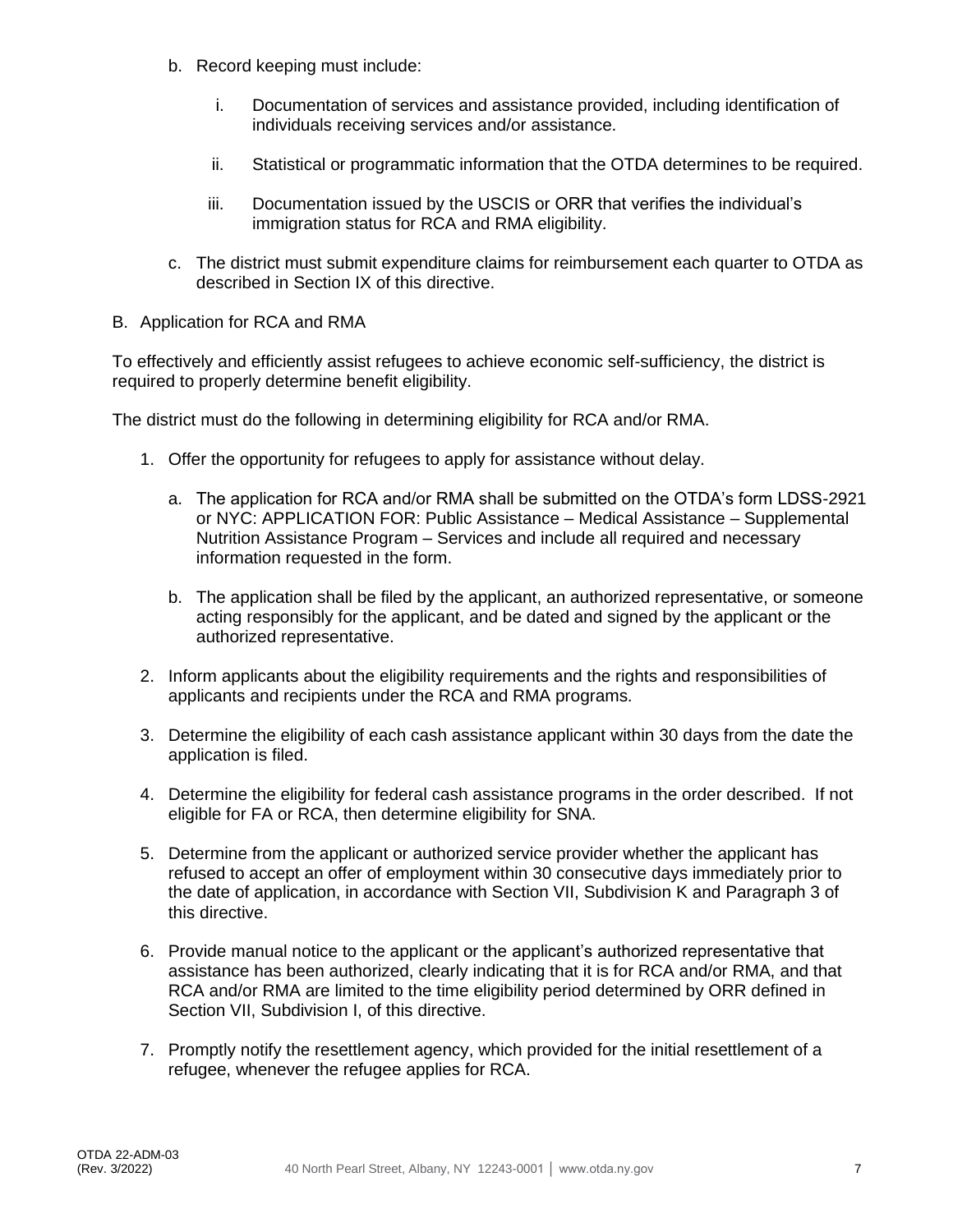- C. Determination of Immigration Status
	- 1. The district must establish that the applicant for RCA or RMA has an eligible USCIS or appropriate immigration status by reviewing documentation issued by the USCIS or ORR. The district should request from these individuals the appropriate common documentation that is described in [LDSS-4579, Non-Citizen Eligibility Desk Aid.](https://otda.ny.gov/policy/directives/2021/LCM/21-LCM-21-Attachment-1.pdf)
		- a. USCIS documentation for refugees, asylees, entrants, trafficking victims, certain family members of trafficking victims who have been awarded a T-Visa, Special Immigrant visa holders, and Afghan parolees will indicate the following:
			- Admitted as a refugee under Section 207 of the INA;
			- Granted asylum under Section 208 of the INA;
			- Paroled as a refugee or asylee under Section 212(d)(5) of the INA, hereafter referred to as the Act (Note: this only pertains to Cuban-Haitian Entrants);
			- Admitted as a conditional entrant under Section 203(a)(7) of the INA;
			- Any national of Cuba or Haiti granted parole status as a Cuban/Haitian Entrant (status pending) or granted any other special status subsequently established under the immigration law for nationals of Cuba or Haiti, regardless of the status provided; and any other national of Cuba or Haiti who:
				- i. Was paroled into the U.S .and has not acquired any other status under the Act; or
				- ii. Is the subject of exclusion or deportation proceedings under the Act; or
				- iii. Has an application for asylum pending with the USCIS; or
				- iv. Has a final, non-appealable, and legally enforceable order of deportation or exclusion that has not been entered.
			- Documentation may also indicate lawful permanent resident status if the applicant previously held one of the above-referenced statuses.
			- Certain Amerasian immigrants from Vietnam who are admitted to the U.S. as immigrants pursuant to Section 584 of the Foreign Operations, Export Financing, and Related Programs Appropriations Act, 1988 (as contained in Section 101 (e) of Public Law 100-202 and amended by the 9th provision under Migration and Refugee Assistance in Title II of the Foreign Operations, Export Financing, and Related Programs Appropriations Acts, 1989 Public Law 100-461 as amended).
			- Family members of trafficking victims who hold a derivative T-Visa issued in the U.S. must submit to the district, the I-797, Notice of Action or I-94 coded T1, T2, T3, T4, or T5 stating admission under Section 212 (d) (5) of the INA if status granted for at least one year. The district will make a copy of either document for the file and the original will be returned to the applicant or authorized representative.
			- Iraqi and Afghan Special Immigrants admitted to the U.S. or Iraqi and Afghan Special Immigrants already in the U.S. pursuant to Section 8120 of Public Law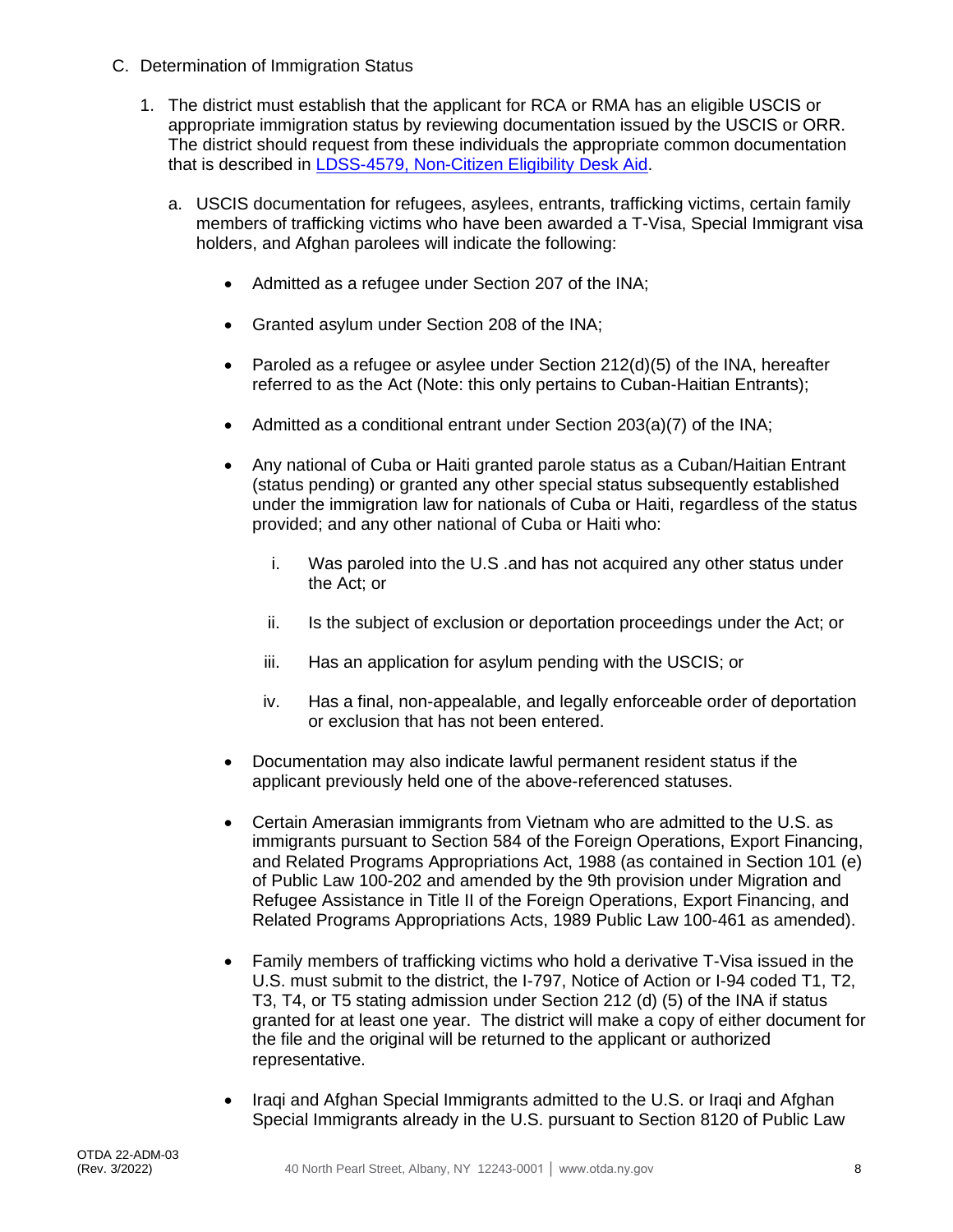111-118, Department of Defense Appropriations Act 2010, admitted under Section 101 (a) (27) of the INA or; a passport with an immigrant visa stamp noting that the individual has been admitted under IV Category SI-1, SI-2 or SI-3, or SQ-1, SQ-2 or SQ-3 or; USCIS Form I-551("green card") with an IV category of SQ-6, SQ-7 or SQ-9, or SI-6, SI-7 or SI-9. (See GIS 08 TA/DC008).

- Afghan Special Immigrant Parolees; form I-94 noting SI or SQ Parole (per section 602(B)(1) AAPA/Sec 1059(a) NDAA 2006); form I-94 stamped/coded SQ4 or SQ5.
- Citizens or nationals of Afghanistan paroled into the U.S. under section 212(d)(5) of the Immigration and Nationality Act between July 31, 2021 and September 30, 2022; form I-94 noting Humanitarian Parole (per INA section 212(d)(5)(A) or Foreign passport with DHS/CBP admission stamp noting Operation Allies Refuge or "OAR" or Foreign passport with DHS/CBP admission stamp noting Operation Allies Welcome or "OAW" or Foreign passport with DHS/CBP admission stamp noting "DT".
- A spouse or child of any Afghan humanitarian parolee described above, who is paroled into the U.S. after September 30, 2022.
- Citizens or nationals of Afghanistan admitted to the U.S. as Special Immigrant Conditional Permanent Residents pursuant to Section 602(b)(8) of the Afghan Allies Protection Act of 2009 (8 U.S.C. 1101); foreign passport with DHS/CBP admission stamp noting that the individual has been classified under IV (immigrant visa) Category CQ1, CQ2 or CQ3 or DHS Form I-551 ("green card") with an IV (immigrant visa) code for category CQ1, CQ2 or CQ3 or DHS/CBP temporary Form I-551 Alien Documentation Identification and Telecommunication (ADIT) stamp or DHS/USCIS temporary Form I-551 Alien Documentation Identification and Telecommunication (ADIT) stamp.
- b. ORR or Office on Trafficking in Persons (OTIP) documentation for trafficking victims, as described in 03-ADM-01 will indicate the following:
	- Adult victims of trafficking must submit the original certification letter to the district (see 03-ADM-01 for sample eligibility letter issued from ORR). This letter is used in lieu of USCIS issued documentation. The district will make a copy of this letter for the file and the original will be returned to the applicant or authorized representative.
	- A child under the age of 18, who has been determined eligible by ORR or OTIP, will be issued an eligibility letter from ORR or OTIP. The original eligibility letter must be submitted to the district. This letter is used in lieu of USCIS issued documentation. The district will make a copy of this letter for the file and the original will be returned to the applicant or authorized representative.

Note: The district must call the trafficking verification line at 1-866-401-5510 to confirm the validity of the certification letter, I-797 Notice of Action, I-94, or eligibility letter and to notify OTIP of the benefits and services for which the individual has applied.

- 2. The district must:
	- Verify the date of arrival in the U.S. for refugees, entrants, certain Amerasians, and Iraqi or Afghan Special Immigrant Visa holders; or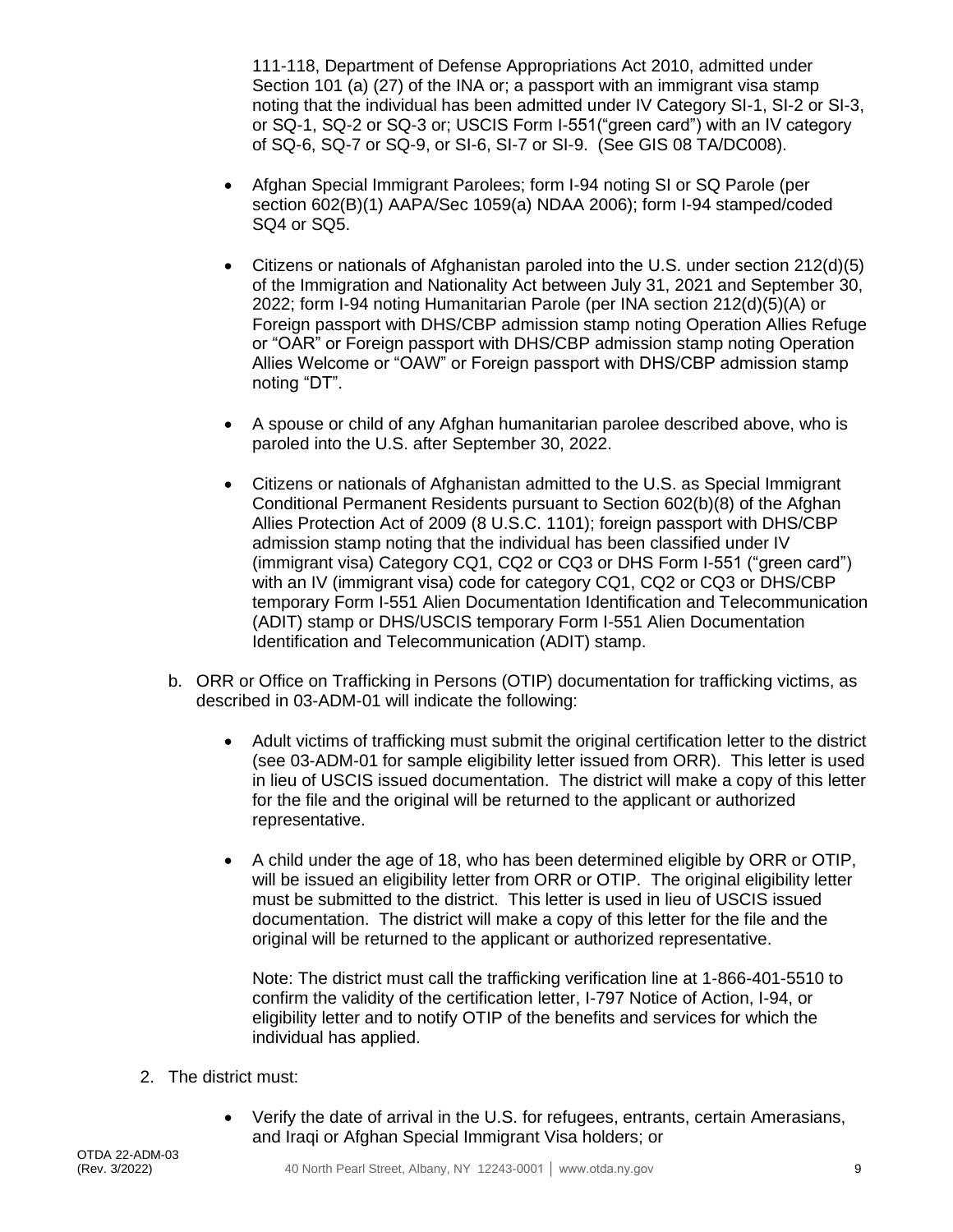- Verify the date that asylum status was granted for asylees; or
- Verify the date that Afghan Special Immigrant parolees and Afghan Humanitarian parolees entered the U.S.; or
- Verify the date that an Afghan Special Immigrant Conditional Permanent Resident entered the U.S.; or
- Verify the certification or eligibility date for trafficking victims; or
- Verify the eligibility date for family member(s) of trafficking victims.
- D. Determination of Eligibility under Other Programs
	- 1. Family Assistance (FA)
		- a. The district must determine a refugee's eligibility under the FA program first.
		- b. The district must provide cash assistance under the FA program to all refugees who apply for and are eligible under that program.
	- 2. Supplemental Security Income (SSI)
		- a. The district must promptly refer refugees who are 65 years of age or older, or who are blind or disabled to the local Social Security Administration offices, to apply for assistance under the SSI Program.

Note: SSI is limited to the first seven years of residence in the U.S. for disabled and elderly refugees who arrived in the U.S. after 8/22/96. Unless they become U.S. citizens during this sevenyear window, their SSI benefits will be terminated after seven years.

- b. If the district determines that a refugee who is 65 years of age or older, or blind or disabled, is eligible for RCA, it must furnish such assistance until eligibility for cash assistance under the SSI program is determined, provided that the conditions of eligibility for RCA continue to be met.
- 3. Refugee Cash Assistance (RCA)

If the district determines that the refugee is not eligible for cash assistance under the FA program or verifies that the refugee is not eligible for SSI, it must then determine eligibility for RCA in accordance with Subdivisions E through K of this directive, below.

4. Emergency Cash Assistance

If a refugee has an emergency or immediate need the district will address such emergency or immediate need consistent with the regulations for Emergency Assistance to Families (EAF) and Emergency Safety Net Assistance (ESNA).

5. Safety Net Assistance (SNA)

If the district determines that the refugee is not eligible for any of the federal programs listed above or Emergency Cash Assistance, it will determine eligibility for SNA.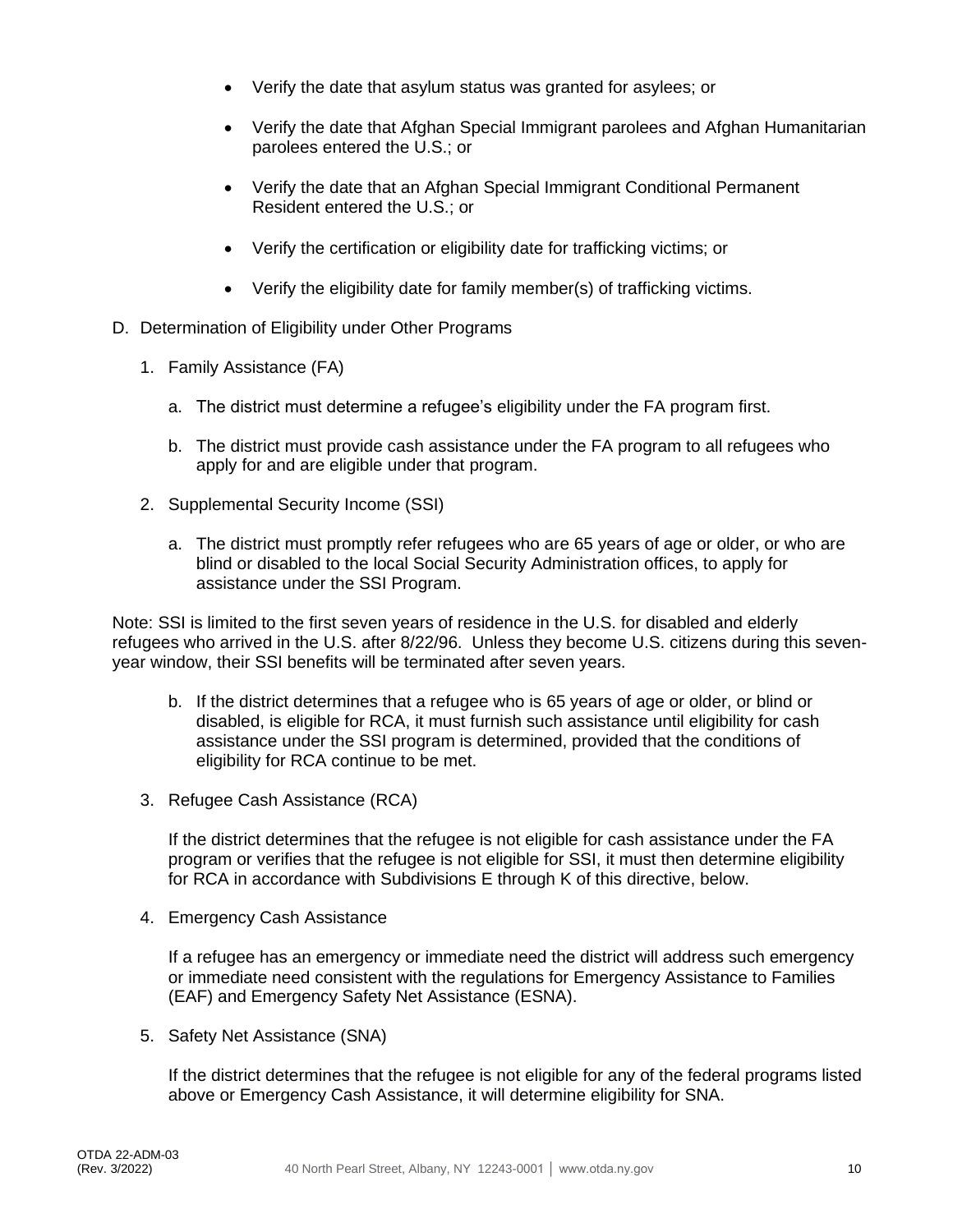6. Medical Assistance

The district must first determine eligibility under the Medical Assistance program in accordance with Subdivision E, Paragraph 2 of this directive.

- a. The district must provide medical assistance under the state Medicaid program to all eligible refugees.
- b. If the district determines that the refugee is not eligible for medical assistance under the state Medicaid program, it must then determine eligibility for RMA.
- c. In cases where a refugee obtains private medical coverage, any payment of RMA for that individual must be reduced by the amount of the third-party payment.
- E. Conditions of Eligibility for RCA and RMA
	- 1. RCA

Eligibility for RCA is limited to those persons who:

- a. Are new arrivals that have resided in the U.S. less than the RCA eight-month eligibility period;
- b. Meet the employability and employment requirements contained in 18 NYCRR, Subpart 373-1.8;
- c. Are ineligible for cash assistance under FA and SSI programs but meet the standard of assistance established under 18 NYCRR, Part 352;
- d. Meet immigration status and identification requirements set forth in Section VII, Subdivision C of this directive or are the dependent children of and part of the same filing unit as individuals who meet the requirements in Subdivision C;
- e. Provide the name of the resettlement agency which resettled them, if appropriate;
- f. Are not receiving Matching Grant funds from a resettlement agency during the RCA eligibility period; and
- g. Are not full-time students in institutions of higher education, except where such enrollment is approved as part of an individual employability plan.

**Note: For ORR-funded assistance and services, including employment services, disclosure of a Social Security Number (SSN) is not required. Eligible populations cannot be denied ORR-funded assistance and services because they have not yet received or fail to provide social security numbers. While a SSN is not required for ORR funded assistance and services, they are an eligibility requirement for SNA, SNAP and MA. In order for refugees to maintain benefit eligibility after the eight-month RCA period a SSN would be required.**

#### 2. RMA

Eligibility for RMA is limited to those persons ages 21 through 64 who are not living with a dependent child, are not pregnant, or certified blind/disabled and who:

a. are eligible for or receiving SNA; or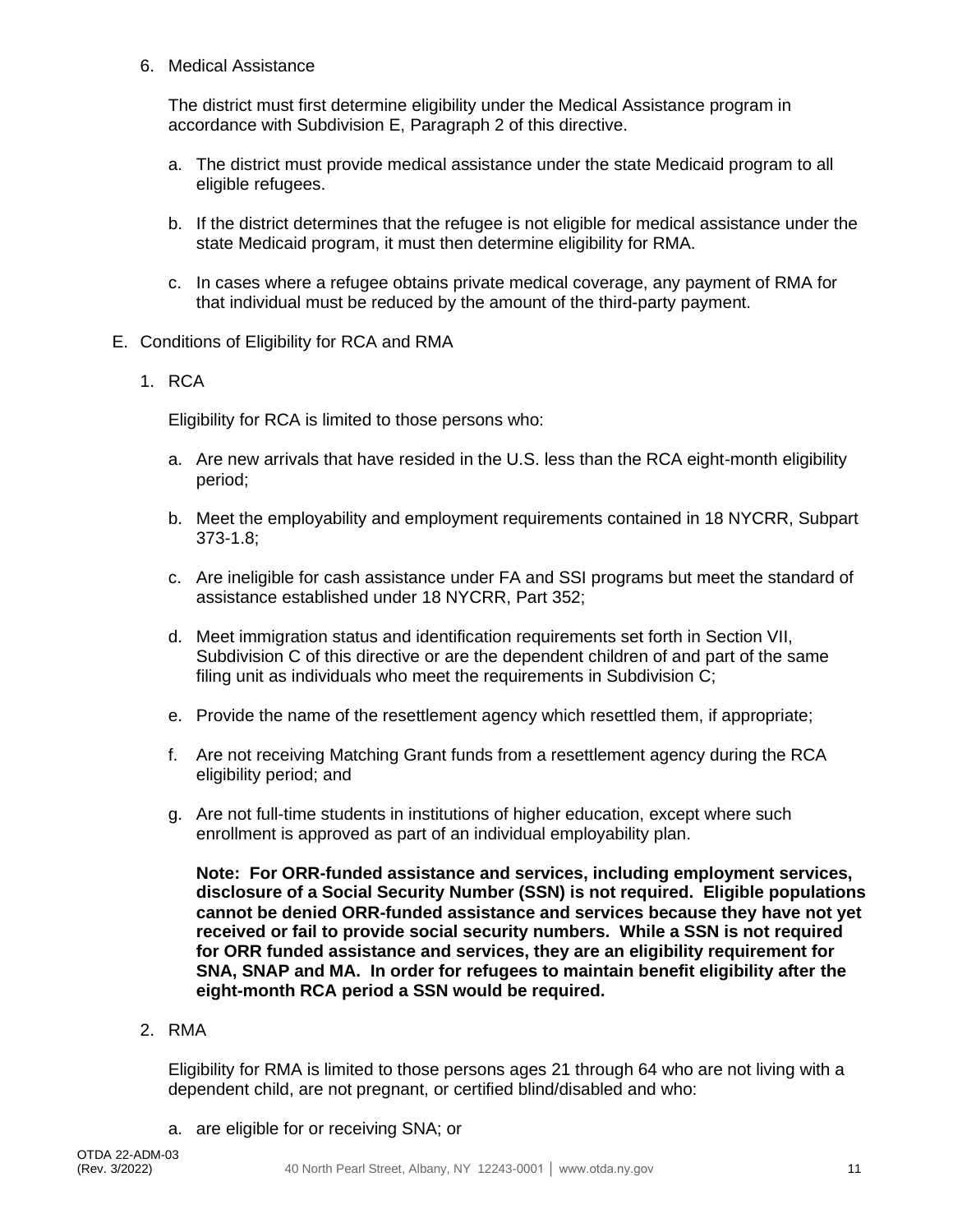- b. are eligible for medical assistance under the single/childless couples' group (S/CC); or
- c. have net available income or resources above the SNA or S/CC levels, but whose net available income or resources are at or below the State's medically needy levels as determined using the requirements of 18 NYCRR, Subpart 360-4; and
- d. meet immigration status and identification requirements in 18 NYCRR, Subpart 373-1.3; and
- e. meet eligibility requirements and conditions set forth in 18 NYCRR, Subpart 373-2; and
- f. provide the name of the resettlement agency which resettled them, if appropriate; and
- g. are not full-time students in institutions of higher education except where such enrollment is approved as part of an individual employability plan.

Persons who do not meet the financial eligibility standards of the medically needy program must be allowed to spend down to such standard pursuant to 18 NYCRR, Subpart 360- 4.8(c).

Eligibility for RMA is limited to an eight-month time period from the date of entry into the U.S. or date of status granted, unless otherwise specified by the ORR.

The district may not require that a refugee actually apply for or receive FA or SNA as a condition of eligibility for RMA.

**Note: For ORR-funded assistance and services, including employment services, disclosure of a Social Security Number (SSN) is not required. Eligible populations cannot be denied ORR-funded assistance and services because they have not yet received or fail to provide social security numbers. While a SSN is not required for ORR funded assistance and services, they are an eligibility requirement for SNA, SNAP and MA. In order for refugees to maintain benefit eligibility after the eightmonth RMA period a SSN would be required.**

F. Documentation of Financial Need

To prove that the applicant and others in the household are eligible for assistance, districts will follow the same procedures for eligibility as used for FA and SNA.

- G. Consideration of Income and Resources for RCA and RMA
	- 1. In determining the income and resources of applicants for and recipients of RCA and RMA, the district may not consider the following:
		- a. any resources remaining in the applicant's country of origin;
		- b. a sponsor's income and resources; and
		- c. any cash grant received by the applicant from the U.S. Department of State or Department of Justice Reception and Placement Programs.
	- 2. The district must base eligibility for RMA on the applicant's income and resources on the date of application. It may not use the practice of averaging income prospectively over the application processing period in determining income eligibility for RMA.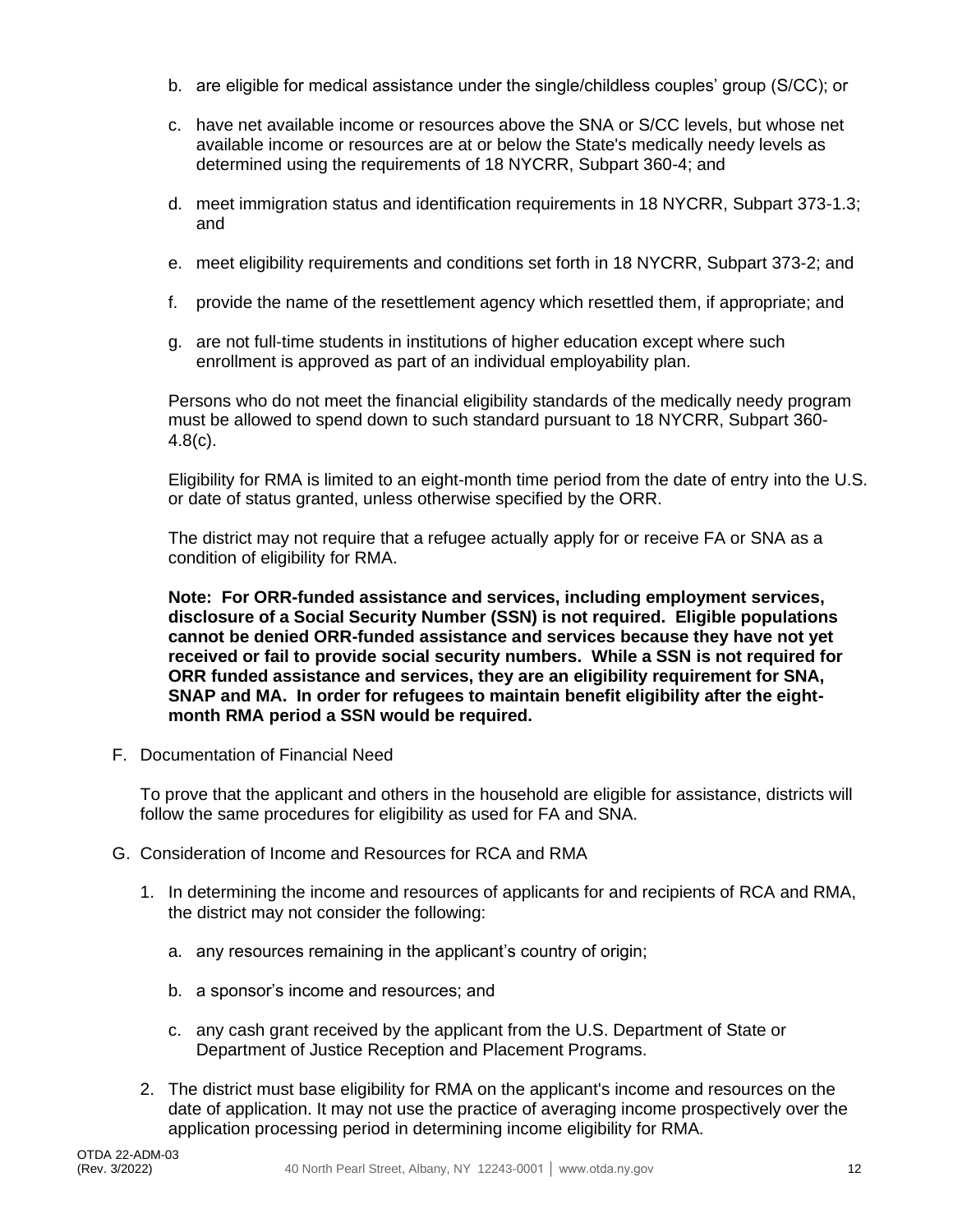- H. Continued RMA Coverage of Recipients Who Receive Increased Earnings from Employment
	- 1. If a refugee who is receiving RMA receives earnings from employment, the earnings shall not affect his or her continued RMA eligibility.
	- 2. If a refugee who is receiving FA or Medicaid has been residing in the U.S. for less than the time-eligibility period for RMA, and becomes ineligible for either program because of earnings from employment, the individual must be transferred to RMA without a RMA eligibility re-determination.
	- 3. The provisions of paragraphs (1) and (2) of this section apply to a recipient of RMA until the recipient reaches the end of his or her time eligibility period for RMA as described in 18 NYCRR, Subpart 373-2.3(c).
	- 4. In cases where a refugee is covered by employer-provided health insurance, any payment of RMA for that individual must be reduced by the amount of the third-party payment.
- I. Time Limitation of Eligibility for RCA and RMA

The ORR determines the length of the eligibility period for RCA and RMA.

- 1. For refugees, entrants, certain Amerasians, and Iraqi or Afghan special immigrant visa holders, RCA and RMA benefits are currently limited to the first eight months from the date of arrival into the U.S.
- 2. For asylees, RCA and RMA benefits are currently limited to the first eight months from the date asylum status is granted.
- 3. For Afghan Special Immigrant Parolees and Afghan Humanitarian Parolees RCA and RMA benefits are currently limited to the first eight months from the date of arrival into the U.S.
- 4. For Afghan Special Immigrant Conditional Permanent Residents RCA and RMA benefits are currently limited to the first eight months from the date of arrival into the U.S.
- 5. For trafficking victims RCA and RMA benefits are currently limited to the first eight months from the date stipulated on the ORR certification letter (adults) or eligibility letter (children under the age of 18).
- J. Transition to Other Programs

At least 30 days before the end of the RCA/RMA eligibility period, the district must determine a refugee's eligibility for benefits beyond the eight-month RCA/RMA period. There should not be a break in benefits. If the client is no longer eligible for cash assistance, the case must be closed, and a separate determination must be made for Medicaid. The client and/or authorized representative must be notified of discontinuance of the cash assistance and the right to a fair hearing, as provided in 18 NYCRR, Part 358. If the client is still eligible for cash assistance, the case must be reclassified, and benefits continued under the correct category of assistance, SNA or FA.

K. Requirements for Employability Services and Employment

FA and SNA work requirements as outlined in 18NYCRR, Part 385 do not apply to RCA applicants or recipients. Recipients of RCA must comply with the RCA work requirements as detailed in18 NYCRR, 373-1.8.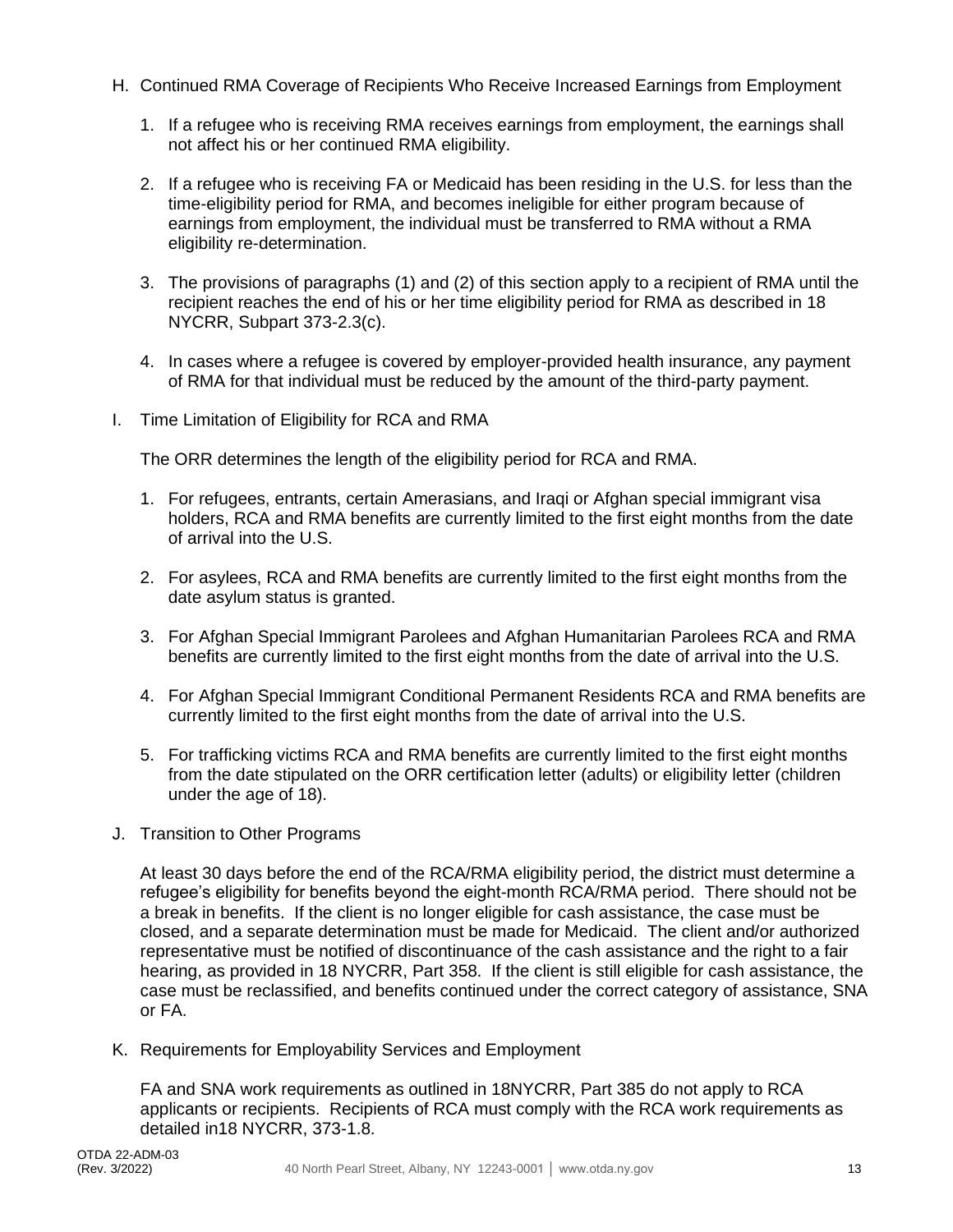To effectively and efficiently assist refugees to achieve economic self-sufficiency, the district is required to refer refugees for employability services to the authorized service provider in their area.

This subdivision sets forth requirements for applicants and recipients of RCA concerning registration for RCA employment services, participation in employment activities, and acceptance of appropriate offers of employment. The employable refugee that is an applicant or recipient of RCA must comply with the requirements described below.

**Note:** In those instances where an RCA recipient is also receiving SNAP benefits, the district must evaluate each individual's employability status according to SNAP work requirements (see Section 385.3 of the Temporary Assistance and SNAP Employment Policy Manual) and assign the appropriate SNAP employability and ABAWD indicator code as described in 16-ADM-01. Refugees that document their participation of at least half-time in a refugee training program approved, funded or operated by the ORR, are exempt from SNAP work requirements during such participation because they are considered students participating in a federally recognized training program and should be assigned a SNAP employability code of "72" - A student enrolled in a recognized school, job skills training or institution of higher education at least halftime (meets student eligibility requirements in 18 NYCRR 387.1) - Exempt, and an ABAWD indicator code of "N", non-ABAWD.

- 1. Registration for Employment-Related Services, Participation in Employability Services and Targeted Assistance Programs, Participation in Job Search and Interviews, and Acceptance of Appropriate Offers of Employment
	- a. As a condition for receipt of RCA, a recipient who is not exempt from complying with employment requirements must, except for good cause:
		- i. register with the authorized service provider providing employability services;
		- ii. within 30 days of receipt of RCA, participate in the assigned employability services;
		- iii. carry out job search;
		- iv. go to all job interviews arranged by the authorized service provider;
		- v. accept an offer of employment which is determined to be appropriate by the authorized service provider;
		- vi. accept an offer of employment which is determined to be appropriate by the resettlement agency which was responsible for the initial resettlement of the refugee.
	- b. The district must permit, but may not require, the voluntary registration for RCA employability services of an applicant or recipient who is exempt under 18 NYCRR, Subpart 373-1.8 (b).
- 2. Criteria for Exemption from Registration for Employability Services, Participation in Job Search and Interviews, and Acceptance of Appropriate Offers of Employment
	- a. An applicant for or recipient of RCA is employable unless the applicant or recipient is:
		- i. under age 16;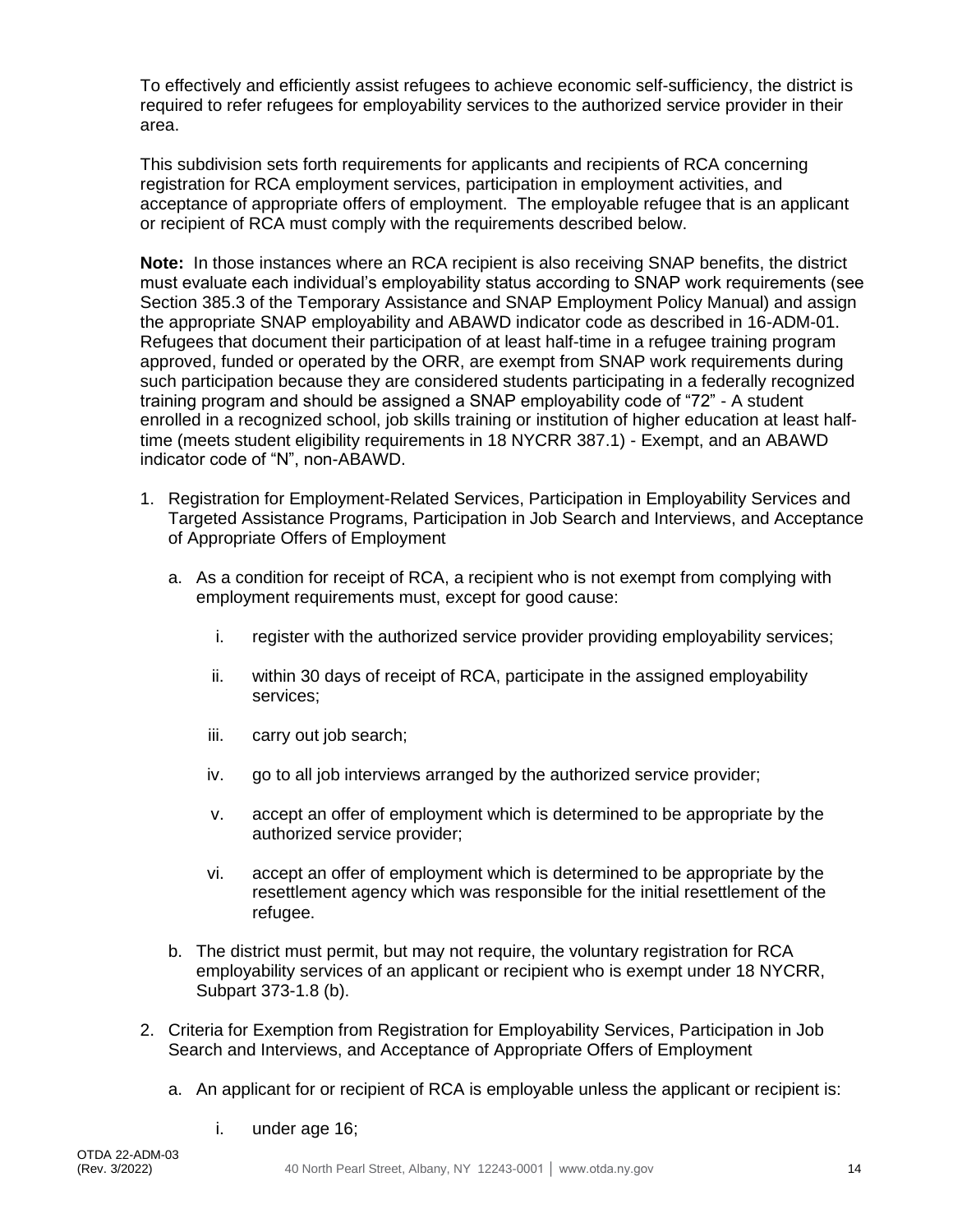- ii. under age 18 and a full-time student in secondary school or in the equivalent level of vocational or technical training and reasonably expected to complete the program before reaching age 19;
- iii. ill, when determined by the district on the basis of medical evidence or on another sound basis that the illness or injury is serious enough to temporarily prevent entry into employment or training;
- iv. incapacitated, when determined by a physician or licensed or certified psychologist and verified by the district, that a physical or mental impairment, by itself or in conjunction with age, prevents the individual from engaging in employment or training;
- v. 65 years of age or older;
- vi. caring for another member of the household who has a physical or mental impairment which requires, as determined by a physician or licensed or certified psychologist and verified by the district, care in the home on a substantially continuous basis, and no other appropriate member of the household is available
- vii. a parent or other caretaker relative of a child under the age of three who personally provides full-time care of the child with only very brief and infrequent absences from the child. Only one parent or other relative may be exempt under this subparagraph;
- viii. working at least 30 hours a week in unsubsidized employment expected to last a minimum of 30 days. This exemption continues to apply if there is a temporary break in full-time employment expected to last no longer than 10 working days; or
- ix. pregnant, if it has been medically verified that the child is expected to be born in the month in which such registration would otherwise be required or within the next six months.
- b. **Inability to communicate in English or Limited English Proficiency (LEP) does not exempt an applicant or recipient from registration for employment services, participation in employability services, and acceptance of appropriate offers of employment.**
- 3. Effect of Quitting Employment or Failing or Refusing to Participate in Required Services
	- a. As a condition of eligibility for RCA, an employable applicant may not, without good cause, within 30 consecutive calendar days immediately prior to the application for assistance:
		- i. voluntarily quit employment; or
		- ii. have refused to accept an offer of employment determined to be appropriate by the authorized service provider using criteria set forth in 18 NYCRR, Subpart 373-1.8 (c).
	- b. As a condition of continued receipt of RCA, an employable recipient may not, without good cause:
		- i. voluntarily quit employment; or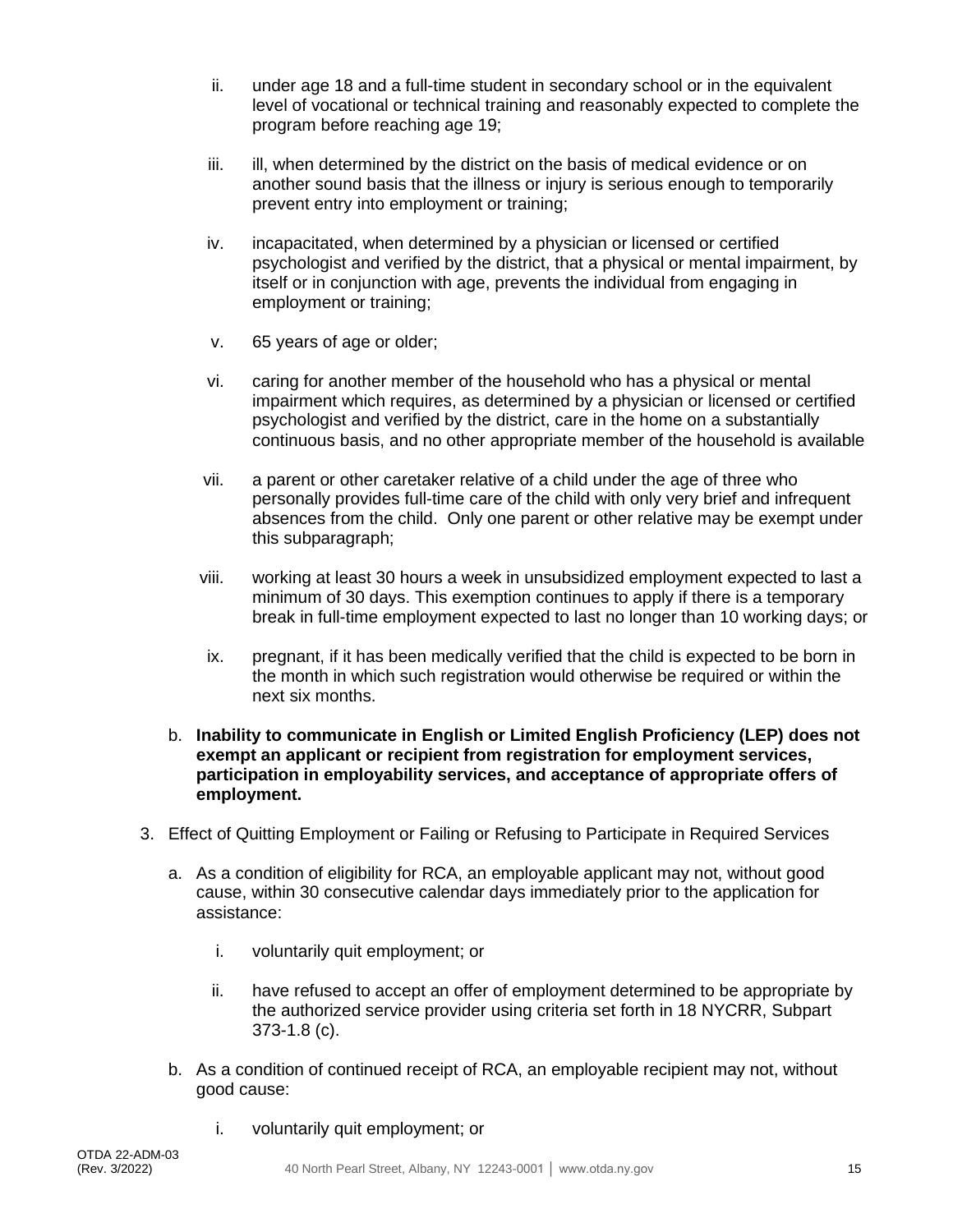- ii. fail or refuse to meet the requirements of Paragraph 1 of this Subdivision.
- 4. Development of an Employability Plan
	- a. An individualized employability plan must be developed, as part of a family selfsufficiency plan where applicable, by the district or authorized service provider for each recipient of RCA in a family unit which is not exempt as detailed in Paragraph 2 of this Subdivision.
	- b. If such a plan has been developed by the resettlement agency which sponsored the refugee or its designee, a district may accept this plan if it determines that the plan is appropriate for the refugee and meets the requirements below.
	- c. The employability plan must:
		- i. Be designed to lead to the earliest possible employment and not be structured in such a way as to delay employment or job seeking; and
		- ii. Contain a definite employment goal, attainable in the shortest time period consistent with the employability of the refugee in relation to job openings in the area.
- 5. Criteria for Appropriate Employability Services and Employment
	- a. Employability services and employment must meet the following criteria:
		- i. All assignments must be within the scope of the recipient's employability plan. The plan may be modified to reflect changed services or employment conditions;
		- ii. The services or employment must be related to the capability of the recipient to perform the task on a regular basis. Any claim of adverse effect on physical or mental health must be based on adequate testimony from a physician or a licensed or certified psychologist indicating that participation would impair the recipient's physical or mental health;
	- iii. The total daily commuting time to and from home to the service or employment site must not normally exceed two hours, not including the transportation of a child to and from a childcare facility, unless a longer commuting distance or time is generally accepted in the community, in which case the round-trip commuting time must not exceed the generally accepted community standards;
	- iv. When childcare is required, the care must meet the standards in 18 NYCRR, Part 415 for work and training programs for FA recipients;
	- v. The service or work site to which the recipient is assigned must not be in violation of applicable Federal, State and local health and safety standards;
	- vi. Assignments must not be made which are discriminatory in terms of age, sex, race, creed, color, sexual orientation or national origin;
	- vii. Appropriate work may be temporary, permanent, full-time, part-time, or seasonal work if such work meets the other standards of this subparagraph;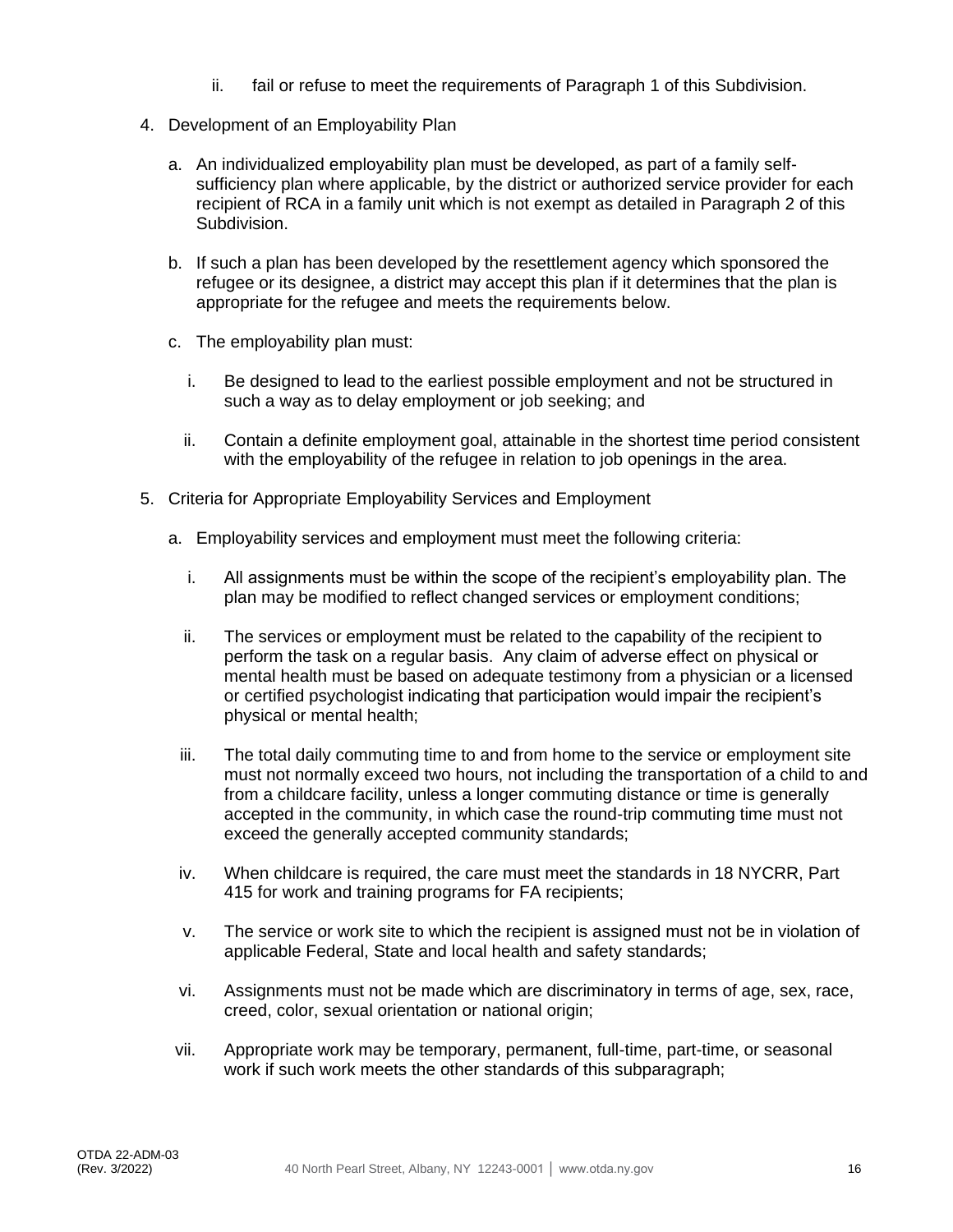- viii. The wage must meet or exceed the Federal or State minimum wage law, whichever is applicable, or if such laws are not applicable, the wage must not be substantially less favorable than the wage normally paid for similar work in that labor market;
- ix. The daily hours of work and the weekly hours of work must not exceed those customary to the occupation;
- x. No individual may be required to accept employment, if:
	- a. The position offered is vacant due to a strike, lockout, or other bona fide labor dispute; or
	- b. The recipient would be required to work for an employer contrary to the conditions of their existing membership in the union governing that occupation. However, employment not governed by the rules of a union in which the recipient has membership may be deemed appropriate; and
- xi. The quality of training, if offered, must meet local employers' requirements so that the recipient will be in a competitive position within the local labor market. The training also must be likely to lead to employment which will meet the appropriate work criteria.
- b. A job offered, if determined appropriate under the requirements of this subdivision, is required to be accepted by the recipient without regard to whether such job would interrupt a program of services planned or in progress unless:
	- i. the recipient is currently participating in a program in progress of on-the-job training or vocational training which meets the requirements of this subdivision, and which is being carried out as part of an approved employability plan; or
	- ii. the recipient is enrolled full-time in a professional re-certification program which meets the requirements of this subdivision.
- 6. Failure or Refusal to Accept Employment Services or Employment
	- a. Timely and Adequate Notice of Intent to Terminate or Reduce Cash Assistance
		- All of the requirements of 18 NYCRR, Part 358 concerning notice requirements and fair hearings will apply to the RCA program. For the purposes of 18 NYCRR, Part 358, RCA will be considered public assistance.
		- When, without good cause, an employable recipient of RCA who is not exempt from registration as described in Paragraph 2 of this subdivision, has failed or refused to meet the requirements of Paragraph 1 of this subdivision or has voluntarily quit a job, the recipient will be subjected to sanction as set forth below in this subdivision and the authorized service provider must notify the appropriate district so that the district can take the following actions:
	- b. Notice of intended termination
		- i. In case of proposed action to terminate, discontinue, suspend, or reduce assistance, the district must give timely and adequate notice as defined in 18 NYCRR, Part 358- 2.
		- ii. The written notice must include: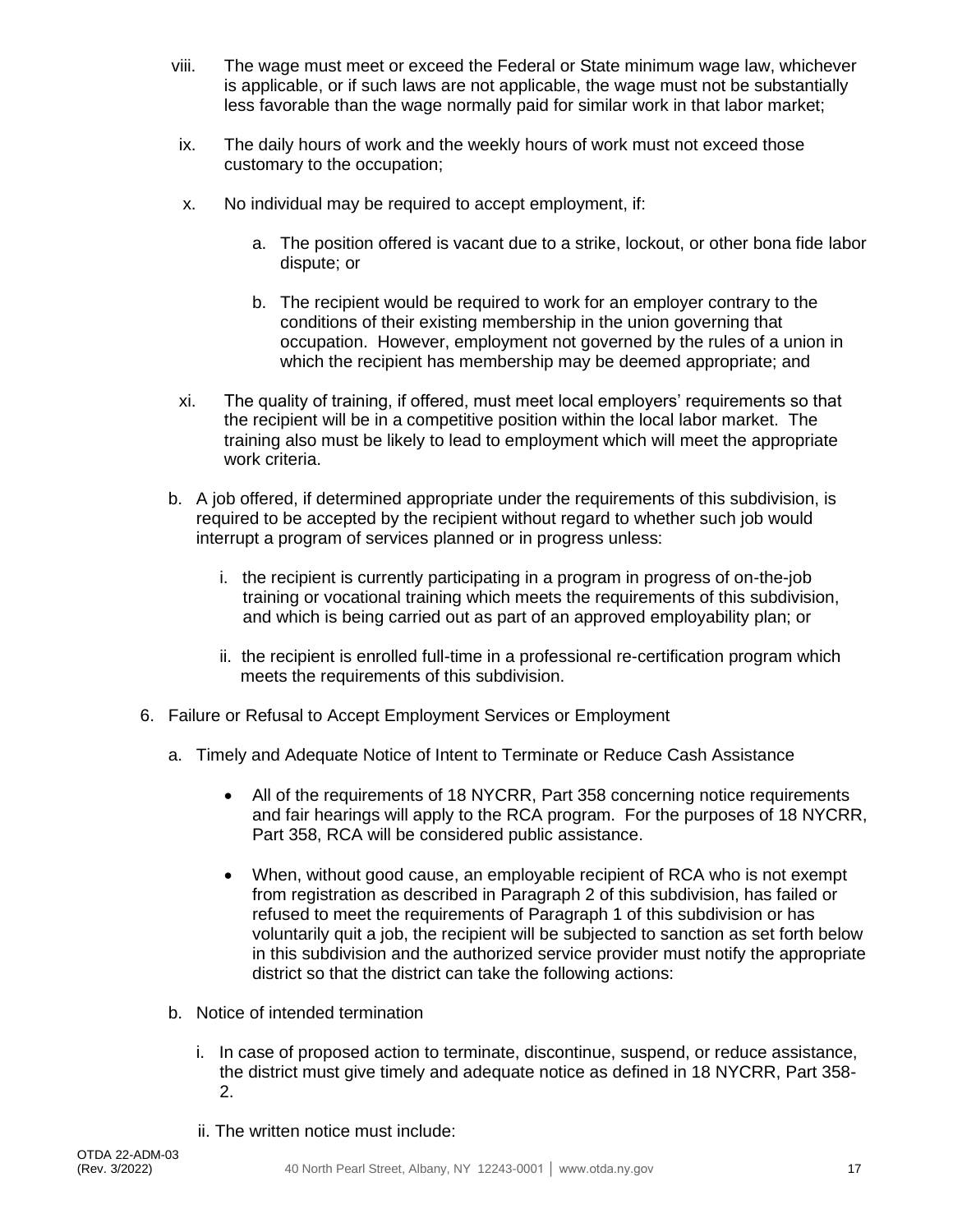- a. an explanation of the reason for the action and the consequences of such failure or refusal; and
- b. notice of the recipient's right to a fair hearing under 18 NYCRR, Part 358.
- c. Sanctions
	- i. If the sanctioned recipient is the only member of the filing unit, the district must terminate the assistance. If the filing unit includes other members, the district must not take into account the sanctioned recipient's needs in determining the filing unit's need for assistance.
	- ii. The sanction applied will remain in effect for three payment months for the first such failure and six payment months for any subsequent such failure.

#### 7. Conciliation

- a. Establishment of conciliation procedure
	- i. Each district must establish a conciliation procedure through which recipients of RCA must be afforded an opportunity for conciliation to dispute a determination that the recipient has failed or refused to participate in appropriate employment services, to carry out a job search, to accept an appropriate offer of employment or any action taken by a district.
	- ii. The conciliation procedure must provide for at least one contact between the recipient, appropriate district staff and the mediator. The process may last no longer than 30 days unless mutually agreed to by the district and the recipient.
	- iii. The district must enter into an agreement with an independent entity or must employ trained district staff who has no direct responsibility for the recipient's case to act as mediators for such disputes.
- iv. Notwithstanding the provisions above, the district may designate other staff that is not specifically trained to mediate disputes if no independent entity or trained staff is available. Such staff must have no direct responsibility for the recipient's case and such designation must be submitted to the local commissioner in writing.
- b. Conciliation Procedure
	- i. A district must issue a notice to each recipient of RCA who refuses or fails to comply with the requirements of this subpart. Such notice must be issued as soon as possible, but no later than ten days following the date of failure or refusal to participate. The notice must advise the recipient of his or her refusal or failure to comply and that he or she has seven days to request conciliation with the district regarding any dispute related to such refusal or failure to comply.
- ii. If the recipient requests conciliation, it will be the recipient's responsibility to provide reasons for such refusal or failure to comply.
- iii. If the district and the recipient cannot, with the assistance of the mediator, resolve the issues related to the recipient's refusal or failure to comply, a written document summarizing the conciliation and notifying the recipient that he or she has the right to a fair hearing pursuant to 18 NYCRR, Part 358 must be given or sent to the recipient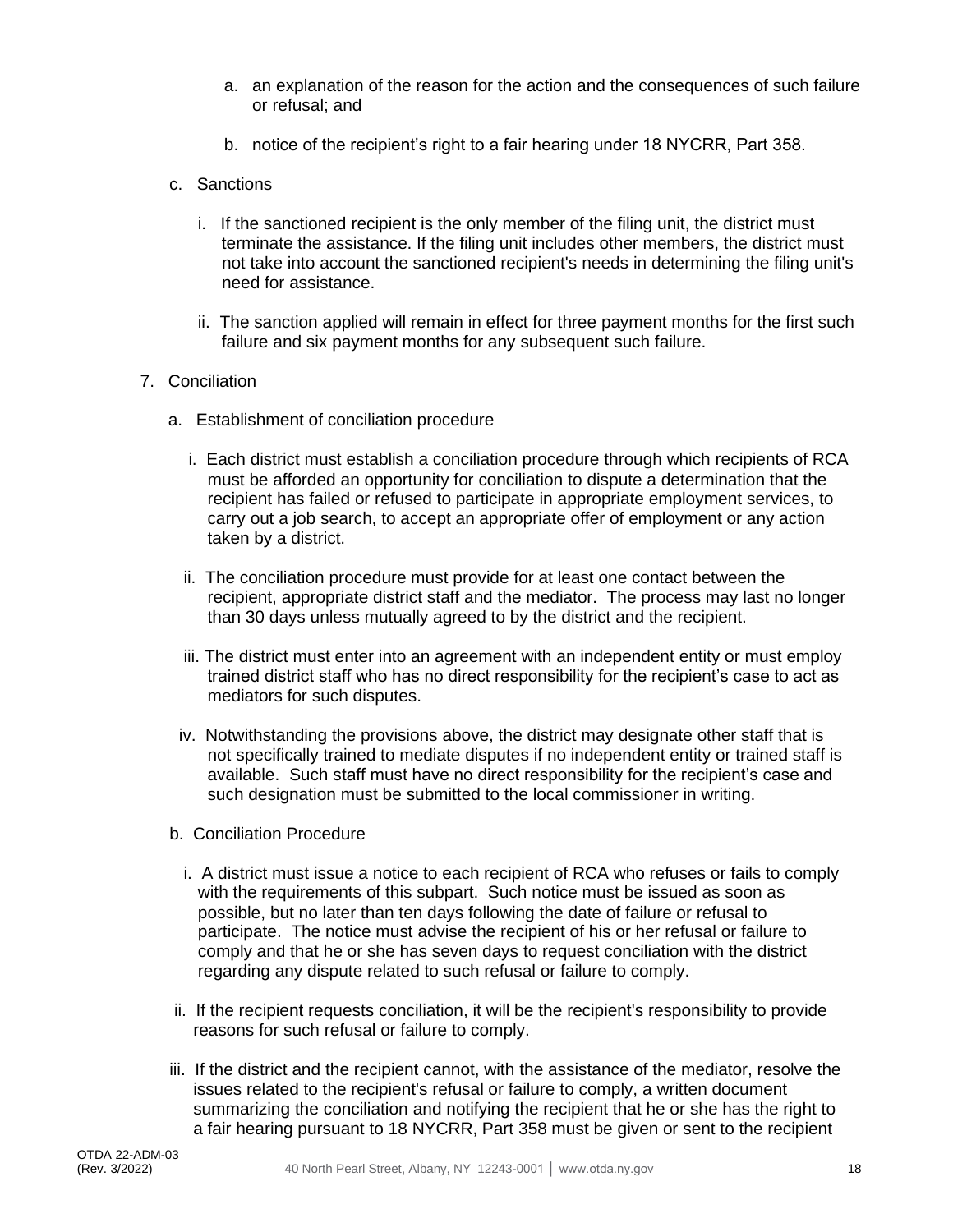by the district within ten days of the termination of conciliation. The district must incorporate such document into the recipient's case record and, in the event of a fair hearing present it as required in accordance with 18 NYCRR, Part 358-4.3. If the district determined that the refusal or failure to comply was willful and without good cause, then the district must sanction the recipient pursuant to 18 NYCRR, Subpart 373-1.8 (f).

- iv. If the dispute is resolved to the satisfaction of the recipient and the district through the conciliation process, a written document memorializing such resolution must be sent to the district and the recipient within 10 days of such resolution. Such resolution is binding on the district and the recipient.
- v. If the recipient does not respond to the seven-day conciliation letter issued by the district pursuant to paragraph (i) of this subdivision, or if the district determines that the recipient's refusal or failure to comply was willful and without good cause, then the district must issue an adequate notice to deny RCA or a timely and adequate notice of intent to discontinue or reduce RCA pursuant to 18 NYCRR, Subpart 373-1.8(f).
- vi. No sanction related to the recipient's refusal or failure to comply may be imposed during the conciliation period.

#### **VIII. Systems Implications**

#### **New York City**

Cases eligible to receive RCA are categorized as Safety Net Cash Assistance (SNCA) with State/Federal Charge Code 30. The State/Federal Charge Code date is the Date of Entry for Refugees, Iraqi or Afghan Special Immigrant Visa holders, Afghan Humanitarian Parolees, and Afghan Conditional Permanent Residents or the date of status granted for asylees, Cuban/Haitian Entrants and Human Trafficking Victims and is limited to eight months. The existing WMS edits will also require entries in the Date of Entry and Date of Status fields as well as the alien registration number on the NCEM15 Eligibility Screen.

Refugees are coded with the appropriate PA and SNAP employability codes. Individuals eligible for RCA are not subject to the 45-day wait period for benefits as this State SNA requirement is not applicable to the federal RCA program. All benefits due during the first 45 days of eligibility must be issued via Single Issuances. At the end of the 45-day period, the worker can issue recurring benefits for the balance of the 8-month eligibility period. Workers must reassess eligibility near the end of the 8-month eligibility period for other cash and medical assistance benefits described in this directive.

#### **Rest of State**

Districts outside of New York City must code eligible RCA recipients as Case Type 16 – "Safety Net Cash Assistance (SN-CSH)", enter an "R" – "Refugee Cash Assistance (RCA) in the Special Program code on WMS entry screen 1 and enter the State/Federal Charge code of 30 – (Refugee Assistance Program (RCA/RMA)" on WMS entry screen 3. All RCA cases require the additional data entry of the following information:

- 1. Citizenship/Alien/Indicator Code
- 2. Alien Identification Number
- 3. Date of Entry (Refugees, Iraqi or Afghan Special Immigrants, Certain Amerasian Immigrants, Afghan Humanitarian Parolees, Afghan Conditional Permanent Residents)
- 4. Date of Status (Asylees, Cuban/Haitian Entrants)
- 5. Date of Eligibility (Trafficking Victim)